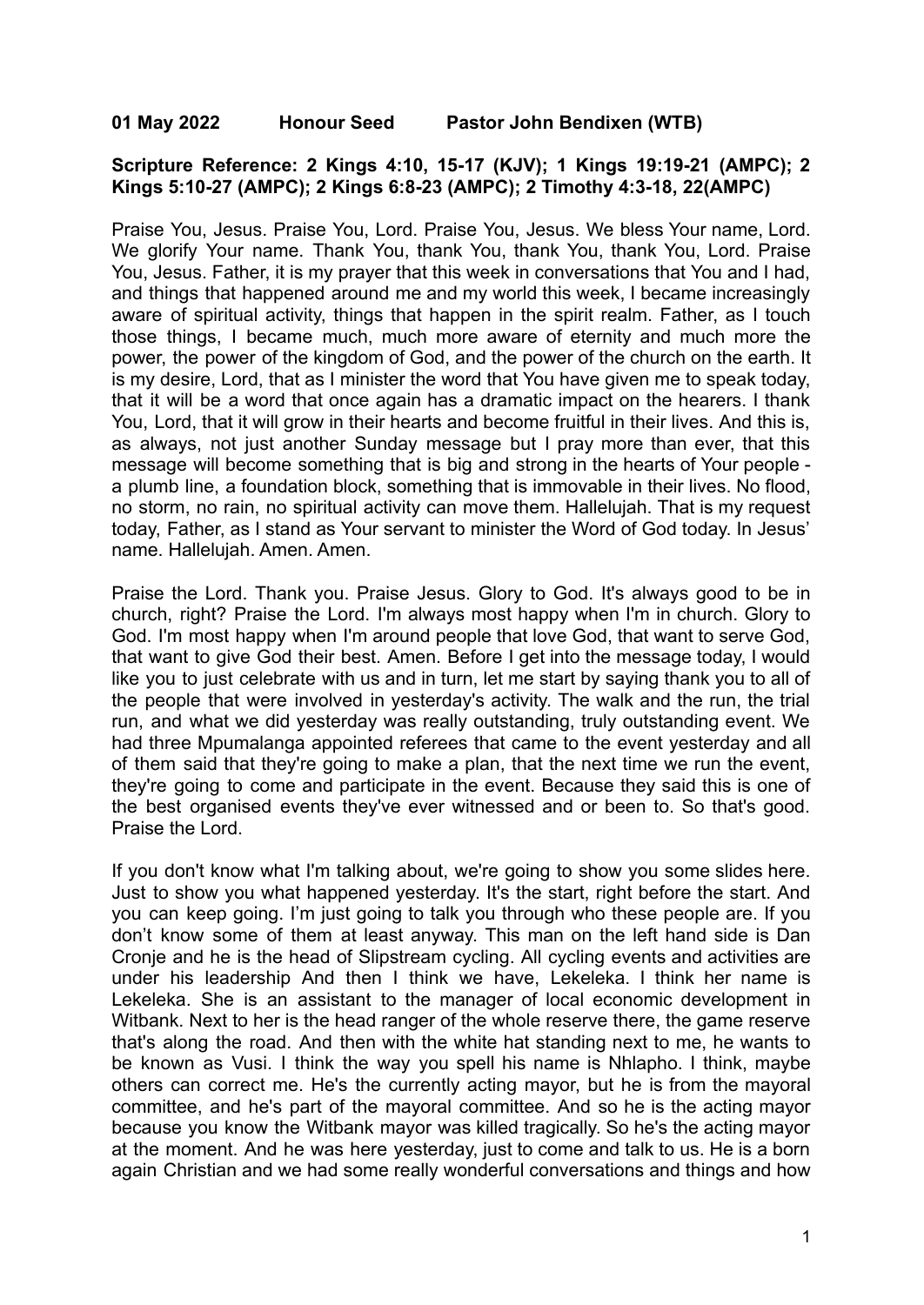we can work together. There's me and there is Empie, who's the general secretary of the Slipstream club. So praise the Lord. I think those are all the pictures we've got. Yes? For now, for now.

So it was really a marvellous event. Part of the reason I wanted to show you the picture of the guys there at the end is that Matthew who's kind of overseeing the running component. So slipstream is certified and recognised by Athletics South Africa. Wwe have a club licence to put on these events. We are licensed with Cycling South Africa and Triathlon South Africa. So these are the major activities that we participate in and there are other things that we do within the club, but it's known as Slipstream Athletic Club. So we named it like that because it's important. It's important because we have a bigger vision than that. Anyway, that was our first day and all the other clubs had a meeting with Matt a couple of days before and they all wanted to know how it's possible that we get to run an event in the nature reserve. Because all these other athletic clubs have been around in Witbank for many, many years. Some of them are as long as 40 years and in 40 years they've never, not one club has been able to get permission from the council to hold an event in the nature reserve. So they want to know how we get it right. How did we get it right? Who do we know? You know, who's your contact? I'm telling you, who's your connection? Well, it's God. It's favour. It's truly just favour. There is no Cyril Ramaphosa on the line that we phone, who phones the town manager and says, "You know that nature reserve there, you must let the guys use it for their running. Slipstream, that club, you must let them know." I mean that's possible if God intervenes, but it is just favour. And I don't mean to belittle favour. I mean to say it's because of favour. Money can't buy you stuff that favour can get you. Hallelujah. Praise the Lord. It's a glorious thing.

So, I am going to use this as a segue - if you don't know what segue means, it means a channel into. I am going to use this as a channel into my breaking news announcement, my special announcement. The special announcement is that there will be no church service here next Sunday. The church will be closed. We are doing a live digital service from Sun City because on Saturday we are, I am, a couple of us are riding a160 km on our mountain bikes. It is called the Race to the Sun. I'll race anybody to the Son of God, but we are racing to the sun. On Sunday, there are a number of our athletes that are taking part in different levels of triathlon activities that are specifically hosted on Sunday. It is an unfortunate thing that triathlons are run on Sundays and this is not something that we will do on an ongoing basis, but it has been something that has been a big focus and that has helped a lot of the young people that are working in the ministry and the people in the ministry to have something to focus on and to get fit and to use it as a benchmark and a goal to go for. So, what we want to do is we want everybody to be involved in what is going on there. So, we will have cut-aways, we'll have pictures, we'll have everything going on there, and I will minister to you from there. Hallelujah. And so, you might say, "Well, this is not how church is done." Well, who says how it must get done? Who's the boss of who says how church must get done, hey? Jesus – only God. So if He says it is ok, then I'm ok. Listen, we sat at home watching church for months, so please don't complain to me because we want to do it for good reasons. Amen. So, if you come here to church next Sunday, it's closed. Please don't knock on and rattle the cages, then we'll think we might need to take you somewhere else with cages. Hallelujah. So, I trust that you will enjoy this with us. We are activated, we are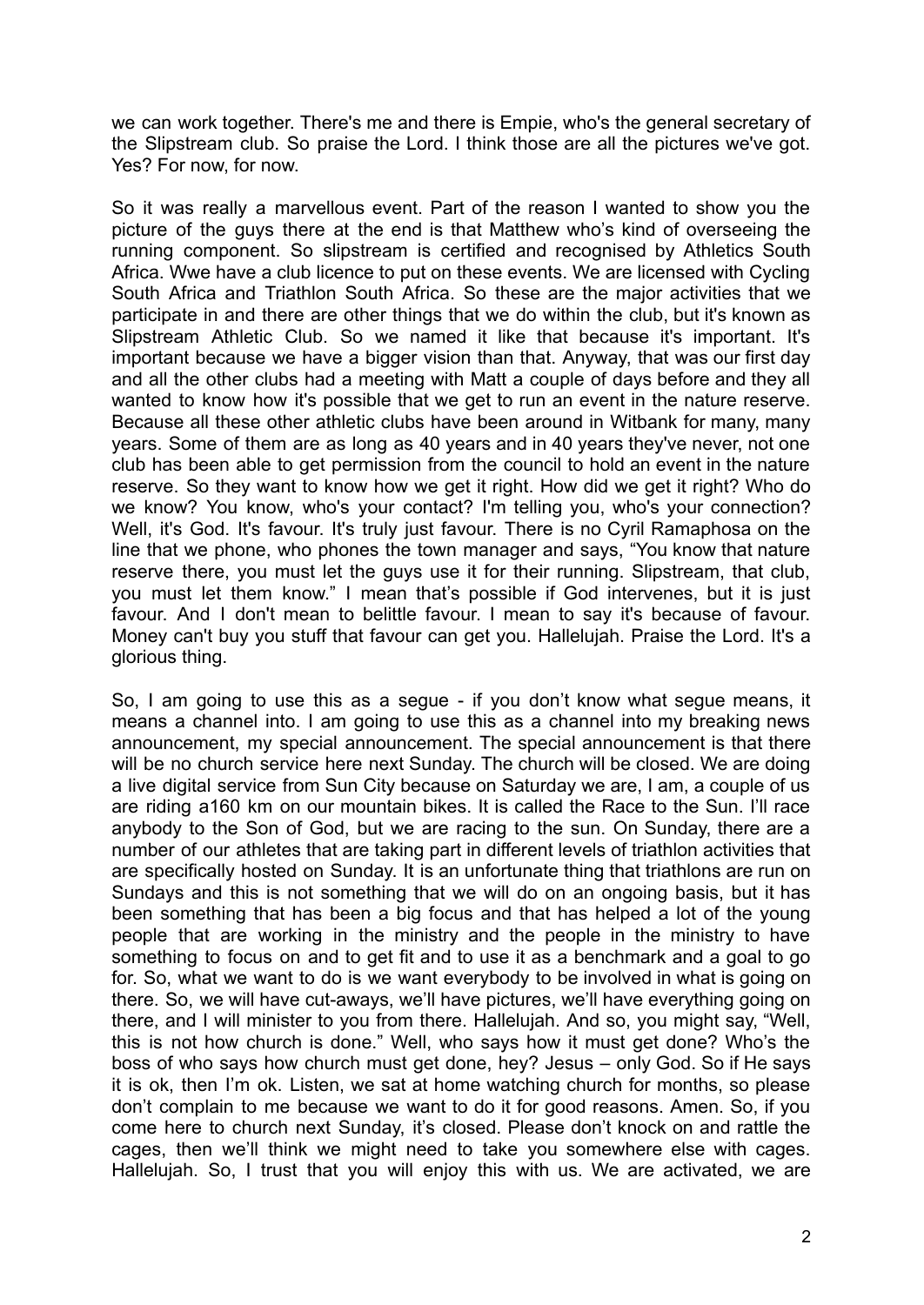motivated, and we've been training for a long time. Some of the young people have been swimming in the Witbank dam very early in the morning, and it's very cold, and very, very cold in the morning and this is a significant thing that has been happening in our group of people and so, here we go. Amen. Praise the Lord. Glory to God.

The Sunday after that, Pastor Sharon will be ministering and I will be with Brother Jerry and having a wonderful time with him and more importantly, I believe one of the biggest reasons I am going is for us to take an honour seed. Hallelujah. Praise the Lord. You're ready for the Word? Have I left something out that I should have said? Anybody? Oh yes, thank you. We have a new app and we are going to put the QR code on the screen. My understanding, Caitlin, is that they can take a picture of the QR Code right now on the screen, right now and it will connect them to the app? So, let's take five minutes and connect you to the new app of HOFMI. Shall I get out of the way? I think they take a photograph of it? They must just scan their camera over the QR code? And if you can't get it fixed, we will have it up after the service and you can come and stand close and we can get it done but we have a new ministry app. Hallelujah. There are still some features that we want to add to it, but this is an Apple approved app, and you can also download it if you have an Android phone. The reason I say it is an Apple approved app is because on Android phones you can just post as app and anybody can load it down whether it is a good app or a bad app. But, on Apple you have to have certain standards in place before they approve it so that you can download it and so if you're Apple approved, then you know you've got it. Hallelujah.

So we know, we know that there are features you're immediately going to ask for. And I can tell you already, I know which feature you're going to ask for. You're going to say 'please can we download the messages so we can listen to them offline when we're not on the internet and the answer is; it's coming. It's coming. And as we keep going through the app we will get more and more things that will make it an app. But I've been wanting to release this app for a while, and so we got it this far and I said, "Well, let's launch it," and then we can keep moving along. We'd actually like to engage your help and you can send us messages as to what you're finding good about the app, what you think we should add about the app. We can't promise that you are the ultimate adjudicator of what a good app is but nevertheless, we would like your feedback as to how the app works for you and how we can improve it. Amen. Check it out. Looks pretty good. But now I don't want you watching the app all morning while I'm preaching. So now you're all going to switch off your phones, or switch off the WiFi portion, let's switch off the WiFi so that they can't watch their phones anymore, so even if they're making notes on their phones that I know the WiFi is off. Amen.

So are you ready for the word? Hallelujah. Do you remember the last time, do you remember that the last time that I took an honour seed to Brother Jerry? If you were not in the church at the time when that happened, the Lord led me to preach from Second Kings, chapter four, verse 18, where the Shunammite woman recognised this man of God, this prophet that was coming in and out of the city. She and her husband were without children and they were wealthy and well recognised and had positions of influence in the city. And so she asked her husband if it would be okay, **<sup>10</sup>Let us make a little chamber, I pray thee, on the wall; and let us set for him there a bed, and a table, and a stool, and a candlestick: and it shall be, when**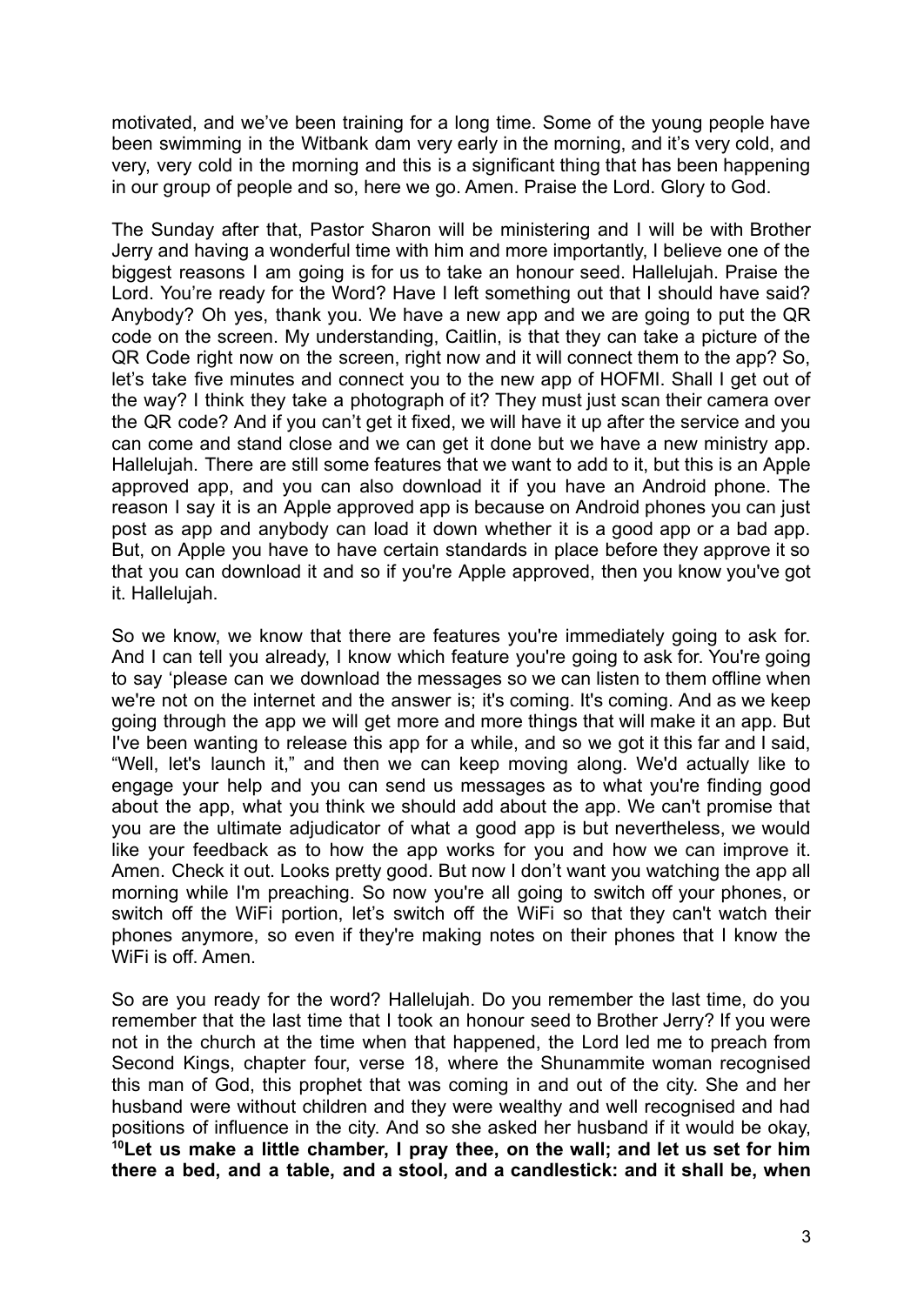**he cometh to us, that he shall turn in thither (2 Kings 4:10 KJV)** and come and going as he pleases. And so when that all happened, Elijah asked the servant, "They've prepared this, they have honoured us by preparing this place for us. What do they need?" And she actually said, "We need nothing. We have everything we need. We are well regarded in the city. We have all the finances. My husband, I live well together. We have nothing. We don't need anything." And so then Elijah asked and said, "Well, does she have a child?" And she says, "No." But obviously she's at that stage of life where perhaps she was unable to have a child because of the age of her body. And any way, he prophecies and he says, verse 15, **<sup>15</sup>And he said, Call her. And when he had called her, she stood in the door. <sup>16</sup>And he said, About this season, according to the time of life, thou shalt embrace a son. And she said, Nay, my Lord, thou man of God, do not lie unto thine handmaid. <sup>17</sup>And the woman conceived, and bare a son at that season that Elisha had said unto her, according to the time of life." (2 Kings 4:15-17 KJV).**

So, that's the word that the Lord gave me for us, that as we go, because we have made room and we honour Brother Jerry in our ministry, God is going to make miracles happen for us and God is going to do supernatural things for us because it's an irrational honour seed. There was no reason for us to give him a seed. As you know, he was supposed to be here, he couldn't be here, he had to go to a funeral or family funeral and so we decided to sow money into his life whether he came or he didn't come. Oh, ja, that happened later, anyway, the matter of it is, that the honour seed is something that God placed on our heart, that we were going to give. And so our seed had a big impact on his life. We believe that we had a lot to do with his recovery - the seed had - and it has had a big impact on our lives, on our ministry.

So when Brother Jerry started making a pull on me to come back after three weeks of being in the States and then come back three weeks later to be with him another two weeks, I really began to sense that God had something much bigger in mind than just for me to go and be with him and the Lord began to then say, "I'm making this time available to you, John, so that you go and if you and your people will place an honour seed, there will be other things that will be unlocked." Praise the Lord. Do you remember that? Do you remember how powerful that was? I really don't want to spend too much time on that but the way you're responding to me, it's like you don't remember that we gave him the seed the day before he was going to go have an operation. And he said, "When I come to South Africa, you tell your people that I will lay hands on them and that this seed is unlocking miracles, it's going to unlock healings, it's going to unlock many things and when I come." He kept saying, "When I come to South Africa, I will talk about this." And then he had that operation and he had a stroke. But then he came back to South Africa and then he came back again to South Africa and the seed has unlocked things that I believe our ministry hasn't yet seen the fullness of what's coming. But when I look at the last five years or so and I see what God has done in our ministry in the last five years, it's quite remarkable that God has truly made up the time and He's done in one year what would have taken 10 years. And that's what honour does. That's what honour does. Hallelujah.

So I want to just, there are a few things I'm going to show you out of the Word of God today and it's got to do with relationships and it's got to do with honour. And I'm going to go to 1 Kings chapter 19, verse 19. **<sup>19</sup>So Elijah left there.** So now we've been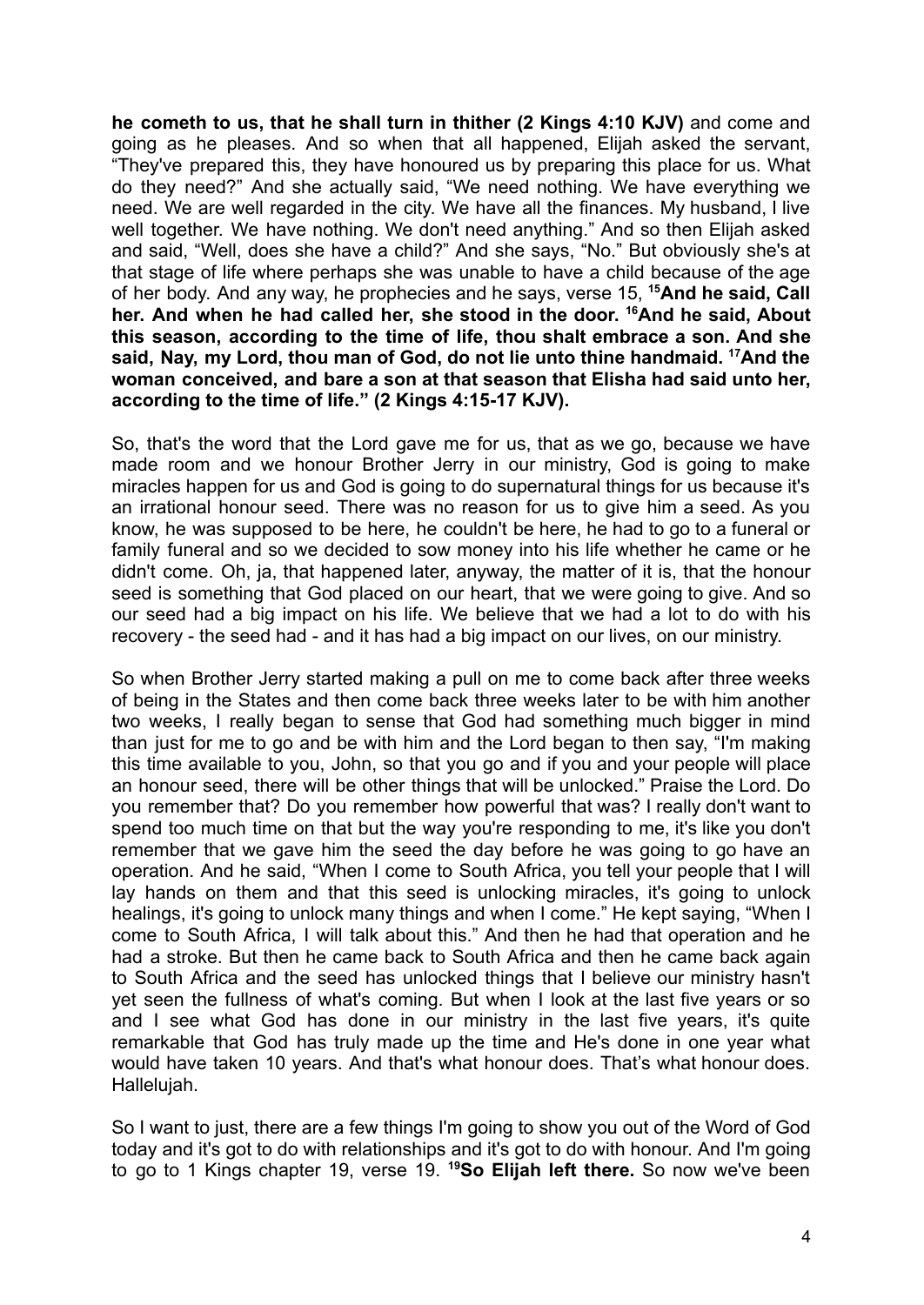talking about Elisha. So this is when Elisha was in the fullness. The previous seed that we sowed was about Elisha coming and going. Now this is when Elijah calls Elisha. I'm just talking to you about relationships and about how we respond to the things of God. **<sup>19</sup>So Elijah left there and found Elisha, son of Shaphat, whose ploughing was being done with twelve yoke of oxen and he drove the twelth. Elijah crossed over to him and cast his mantle upon him (1 Kings 19:19 AMPC).** So the Prophet who was known in Israel, comes up to Elisha who is busy ploughing with 12 oxen and he just, as he's ploughing, he doesn't stop him, he doesn't, you know, tell them to bring me coffee, bring me tea, come and let's have a, you know, kill the fatted calf for me. He just takes his mantle and he throws it over Elisha. **<sup>20</sup>He left the oxen and ran after Elijah and said, "Let me kiss my father and mother, and then I will follow you. And he [testing Elisha] said, Go on back. What have I done to you? (1 Kings 19:20 AMPC).** So he just threw his mantle. So he was questioning, "Do you understand what happens when I throw my mantle on someone?" Because Elisha is saying, "Let me just go and kiss my mom and dad and then I'll follow you." Do you see anywhere where he said, "Come follow me?" No, he said nothing. He just took his mantle and he threw it over him and he left him. And Elisha runs after him and he says, "Let me go and kiss my mom and dad goodbye and then I'll follow you." So, "What have I got to do with you? I just threw a mantle over you."

**<sup>21</sup>So Elisha went back from him. Then he took a yoke of oxen,** and cut them, **slew them,** killed them, **boiled their flesh with the oxen's yoke.** In other words, he took the yoke, he cut it up, used it as firewood **[as fuel], and gave to the people, and they ate. Then he arose, followed Elijah, and served him (1 Kings 19:20-21 AMPC).** There were no words that were spoken here. There were no promises that were made here. Elijah didn't walk up to Elisha and say, "Come serve me, and I'll give you the best medical aid plan and you'll have a pension someday soon. And don't worry, I'll take all of the big hits, politically for you when we go and confront Ahab and Jezebel and all that, you know, things, don't worry about that", or, you know, "Whatever we got to do, don't worry about it. I'll take the hits. But you just hold my coat." There were no words that were spoken. There was an immediate recognition, spiritually, that Elisha understood, the prophet had put his mantle on me and so he's called me to work with him. He didn't put himself and say "Well, if he's called me, I must have the same gift and the same prophecy and I must immediately start to function this way." He came to serve. Are you all still with me here? This is an important story because how you leave one thing and enter into another thing is a very big deal. If you recognise, and today I'm going to talk a little bit about the law of recognition. If you recognise what God is doing to you, and what God is doing for you, the law of recognition will immediately begin to unlock other avenues, that if you don't have the law of recognition available, or you're not seeing what you need to see, you will not experience the things that God has for you.

For example, I mean, that whole irrational honour seed began 2014. Because when Brother Jerry gave a word, and I took a whole bunch of people with me to America, and Brother Jerry gave us a word of manifestations, demonstrations and visitations of the Spirit. When he gave us that word, I asked the Lord, "What must I do with it?" And He said, "Four by four by 40." For me, that means I had to do my first 40 days of dedicating myself, devoting myself to God, to press for things in my life, then give you an opportunity to do at least one 40 days. But if you would do 3, 40 days, there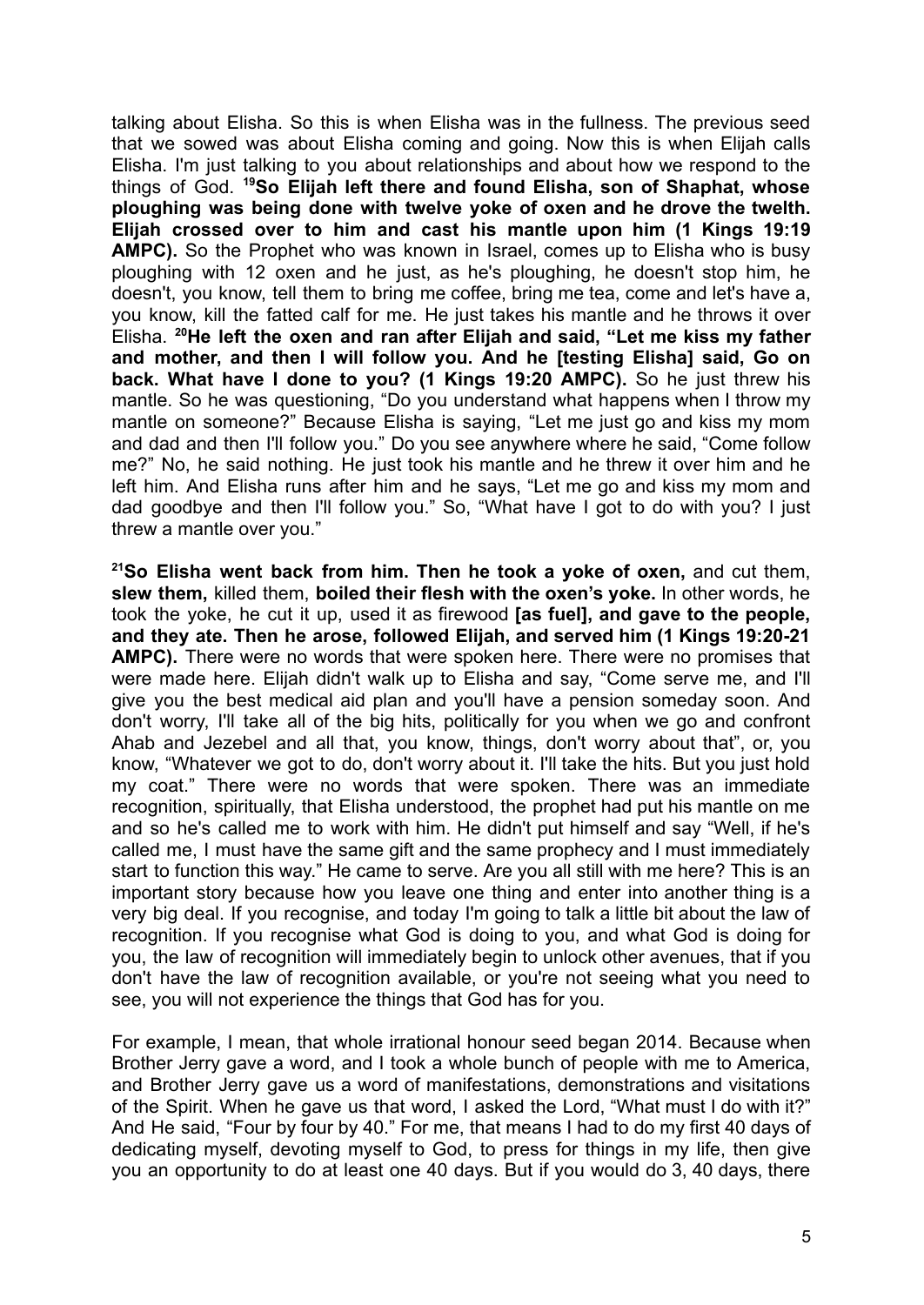would be a greater level of growth that would happen for you. Because three is a significant number from life to death. Anyway, that happened all in 2015; the 4x4x40. I want you to see that if I had not recognised where God had given a word, and I responded to the apostle and prophet of God, to say, "This is the word, I must obey this word," then we would not be in the place that we are in today. I don't believe God would have said to me to go and spend five weeks with Brother Jerry, go spend seven weeks with Brother Jerry the following year because when I separated myself, God said, after a couple of days, He said, "I want you to pray for Jerry Savelle. Forget yourself." Because I thought, here I've got to press for myself. And He said, "Forget yourself. Pray for Brother Jerry, I want you to pray for Brother Jerry." And so I thought, I mean this, I'm just being honest with you. I went before the Lord and I said, "Lord, I didn't come here to separate myself and be away from my wife and my kids and my church and everything, you know, to pray for Brother Jerry. I mean, that's not on my agenda. I need to fix some things in me, so You can bless me. So you know, where's the blessing blocker in my life?" Right/ But the Lord said, "No no, don't worry about the blessing blockers, I need you to pray for Jerry Savelle."

Thursday morning, it will be my first opening message to the people here in the ministry. I will be doing my first message before I go and I'll talk about what happened, how I started to go through the book *In the Footsteps of a Prophet* in that first 40 day cycle. But because I was led supernaturally to that book*In the Footsteps of a Prophet,* but I began to pray for Brother Jerry. The burden for prayer for Brother Jerry got so strong on me that I didn't want to have any contact with my wife or anything. I wanted to be completely separated. And I phoned her and I said, "Sharon, I want you to mobilise the church and mobilise all the prayer connect groups, everybody. We got to pray for Brother Jerry, this is urgent, this is serious. God is on my case. We must pray for him." I said, "The time that you've been spending praying for me, half it, and pray and just keep praying for …" It was a time where I said, "Don't even pray for me, just pray for Brother Jerry." You know, that's how strong it was. Little at that time, little did we know that as I was going to come out of that time, Brother Jerry was going to have a major heart surgery. And in that heart surgery, a piece of something happened.

They needed to do something on his neck and then he got a stroke from that. And so it's obvious that the enemy was trying to cut short Brother Jerry's life. And so he used my obedience to pray and get all of us to pray to keep him alive. I'm not saying we were the only people that kept him alive. He's been living by faith, his own faith for 50 years, or whatever the time was at that 48 years. His own faith was there, standing there. You know, a strong faith to keep him alive. But we all need to be praying for each other, and we all need each other's prayers. And we all need the strength of the Body of Christ to be standing by us to get us through some of the stuff that is very dangerous. Amen. And so Brother Jerry pulled through. Praise God. And then in years to come things began to happen and I spent more and more time travelling with Brother Jerry or went with him to Italy and Sicily. And you might say Sicily is in Italy. They don't believe that. But anyway, you know, I went with him to many places - to Cuba, to different places to do outreaches, some other African countries. Ghana, Nigeria, Kenya, Ethiopia, we've been to, not with Brother Jerry but with Brother Joe. I mean, it was just things that we got to do together and spent a lot of time together. Sometimes it wasn't all about ministry. Sometimes it was just being together. And once again, what God did with Pastor Sharon and I, when we went to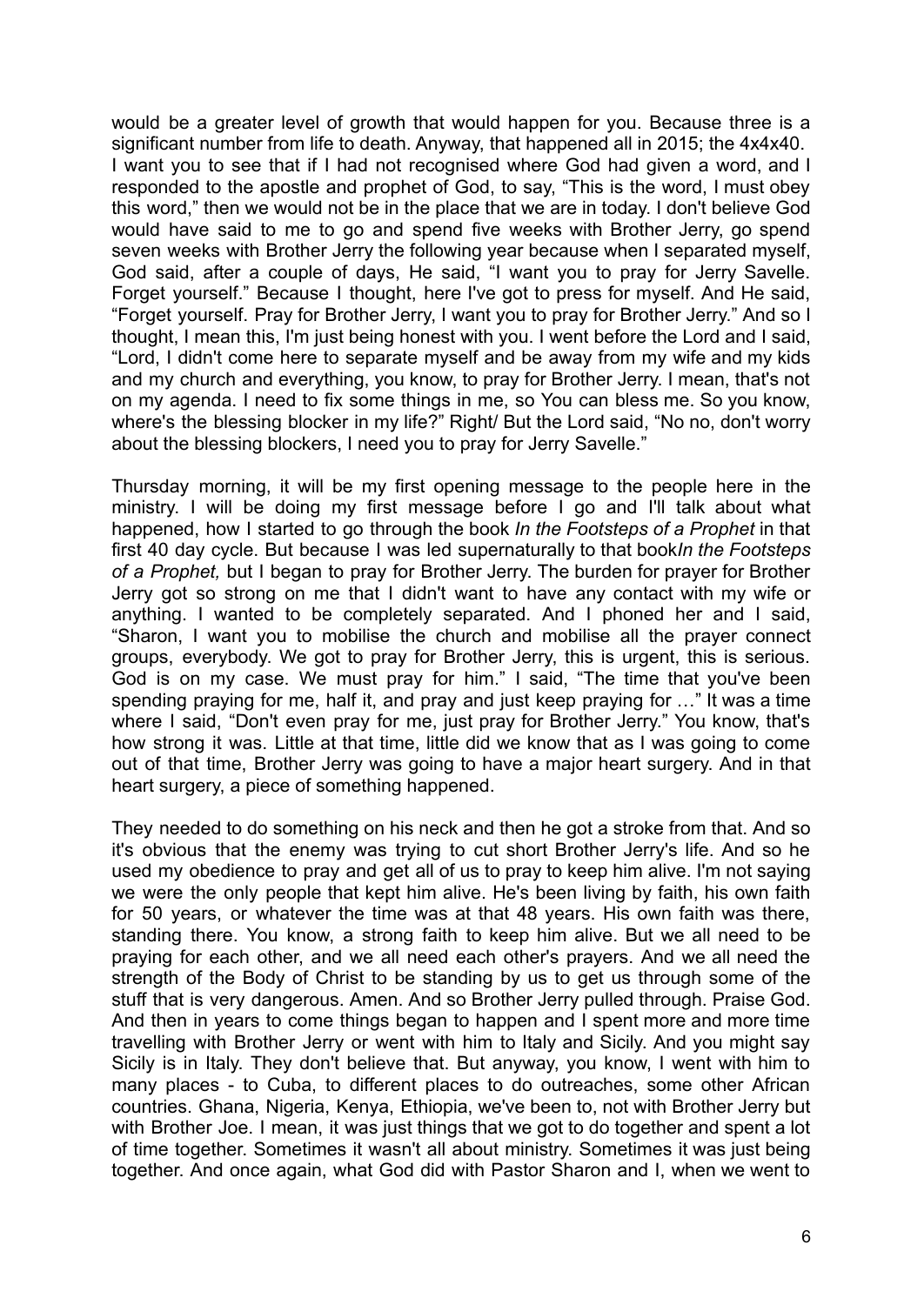America now, there was a special request by Brother Jerry that we stay an extra 10 days because of some things he wanted to do with us. I don't believe any of that would have been possible without an irrational honour seed. Hey? Praise the Lord.

The law of recognition must be at work in your life. If you don't have the law of recognition, where you don't recognise what's going on spiritually. Then you can't receive what you don't see. So let me give you an example. Second Kings, chapter five, verse 10, there's a captain in the army, the Syrian army and he gets leprosy. There's an Israeli young girl, slave, working in his wife's chamber, serving his wife. And so there's a conversation that happens and it turns out there's a prophet in Israel that may be able to do something about Naaman's leprosy. So he arrives at Elisha's house, cabin, wherever he was staying. Elisha sends his messenger, his messenger's name was Gehazi. **<sup>10</sup>Elisha sent a messenger to him, saying, Go and wash in the Jordan seven times, and your flesh shall be restored and you shall be clean. <sup>11</sup>But Naaman was angry and went away and said, Behold, I thought he would surely come out to me and stand and call on the name of the Lord his God, and wave his hand over the place and heal the leper ( 2 Kings 5:10-11 AMPC).** So here's a man that's got quite a lot of power. He's got quite a lot of influence, authority, and he expects to be healed by the God of Israel the way that he expects to be healed. And when it doesn't happen, the prophet doesn't even come out and greet him. He sent his servant to go and tell him. You know, in most cultures that's an insult because I'm coming as a high level dignitary and you send your servant to come and tell me. That's why he was angry. Very self important.

**<sup>12</sup>Are not Abana and Pharpar, the rivers of Damascus, better than all the waters of Israel? May I not wash in them and be clean? So he turned and went away in a rage.** He didn't recognise that the prophet of God had just said this is what you have to do to be healed. He didn't keep the information away from Naaman, he told him exactly what to do to get healed. Healed, mind you, and restored, mind you. Full instruction given - healed and restored, just go and dip yourself seven times in the river Jordan. Are you all in agreement with me? What's not at work here? The law of recognition. He has no recognition of the importance of the man who's connected to the Most High God who speaks on His behalf. He's full of his own self importance. And so, **<sup>12</sup>…** he **went away in a rage. <sup>13</sup>And his servants came near and said to him…** You got to have somebody near you that can talk to you in your life when you don't have the law of recognition at work. Because if you don't have somebody talking to you, when you don't have the law of recognition at work, you will head for a disaster. Leprosy will consume your life and parts of your world begin to fall away and fall apart. I'm preaching very, very well today. You may say that if you wish. [*Congregation: "You are preaching very well, Pastor John."*]

**<sup>13</sup>And his servants came near and said to him, My father,** giving him the highest honour, **if the prophet had bid you to do some great thing, would you not have done it? How much rather, then, when he says to you, Wash and be clean? (2 Kings 5:12-13 AMPC).** Law of recognition is in the servant, not in this great captain. The law of recognition is in the servant. **<sup>14</sup>Then he went down and dipped himself seven times in the Jordan, as the man of God had said, and his flesh was restored like that of a little child, and he was clean. <sup>15</sup>Then Naaman returned to the man of God, he and all his company, and stood before him. He said, Behold, now I know that there is no God in all the earth but in Israel. So now**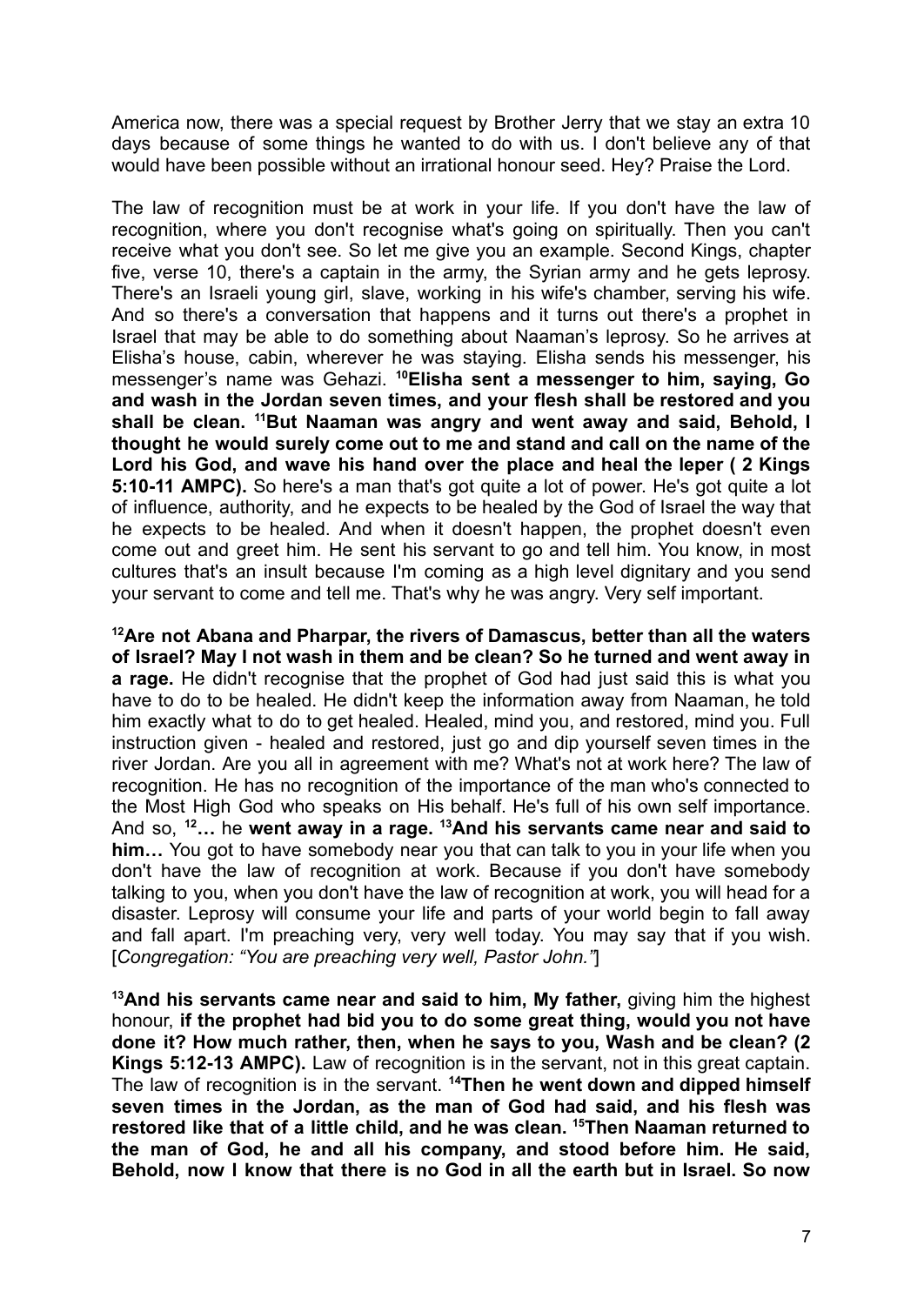**accept a gift from your servant. <sup>16</sup>Elisha said, As the Lord lives, before Whom I stand, I will accept none. He urged him to take it, but Elisha refused. <sup>17</sup>Naaman said, Then, I pray you, let there be given to me, your servant, two mules' burden of earth. For your servant will henceforth offer neither burnt offering nor sacrifice to other gods, but only to the Lord (2 Kings 5:14-17 AMPC).** Now the law of recognition and honour is kicking in. So now Naaman is saying, "You sent me to the river where I got clean, so everything that's in your world is anointed. Everything in your world is anointed." Now he gets it, he's not going to make the same mistake twice. "Everything in your world is anointed, so please send me, give me your servant, two donkeys so that I may take them, and I may make a burnt offering with those donkeys because they come from your household, so that my future is connected to your God through these donkeys. It's my way of saying, I recognise only your God is the living God. So please give me two donkeys that I may sacrifice those donkeys in honour to your God."

**18 In this thing may the Lord pardon your servant.** Now watch what he does. He has a recognition here. And if you're watching this message by digital, or you are live in the service, if you have ears to hear, and the law of recognition working, this will answer a lot of questions for you. He continues his conversation with the person that has spiritual authority. And he says, **<sup>18</sup> In this thing may the Lord pardon your servant: when my master [the king] -** so he's a captain in the king's army, he's an important captain - **goes into the house of [his god] Rimmon to worship.** When he worships in that temple, **there and he leans on my hand and I bow myself in the house of Rimmon, when I bow down myself in the house of Rimmon, may the Lord pardon your servant in this thing (2 Kings 5:18 AMPC).**

What's he saying? He's saying, "Now I know Who the living God is. I may not worship any other God than this living God. But I'm a captain, and I'm this close to the king." If the king did it like, with this guy, and leant on his arm, then it meant he was the top general in his army and the one he trusted most because you're vulnerable when you're worshipping. So, he would take his hand, and he would put his hand on his captain's hand, or whatever he put on his hand, and he would lean on his hand, and the two of them would then worship the god that the king chose as his god. And he's saying, "I recognise your God as God, but I have to fulfil my duty to my king. Please forgive me if I had to fulfil my duty to my king. I'm not making that as part of my new worship. I'm still recognising the worship of the Most High God, but I must fulfil my duty to my king." He's connecting with spiritual authority and he's saying, "In the detail of how I actually live my life when I'm moving around people that are actually, I'm supposed to be around, I can't change that. You, man of God, protect me with your blessing that I number one, reject that god, and number two, I keep following your God, and number three, I'm not killed by my king because now I'm serving your God." Now he's got the law of recognition, and the law of honour is now at the highest level because he's saying, "My future is with my king, but I recognise the living God.:

So, **<sup>19</sup>Elisha said to him, Go in peace. So Naaman departed from him a little way (2 Kings 5:19, AMPC).** So what does Elisha say? Elijah says, "Because you have recognised who God is, because you've recognised who I am in God, because you recognised this dangerous thing you're about to do, because you now have honour and recognition at work in your life. Go in peace." The minute the prophet of God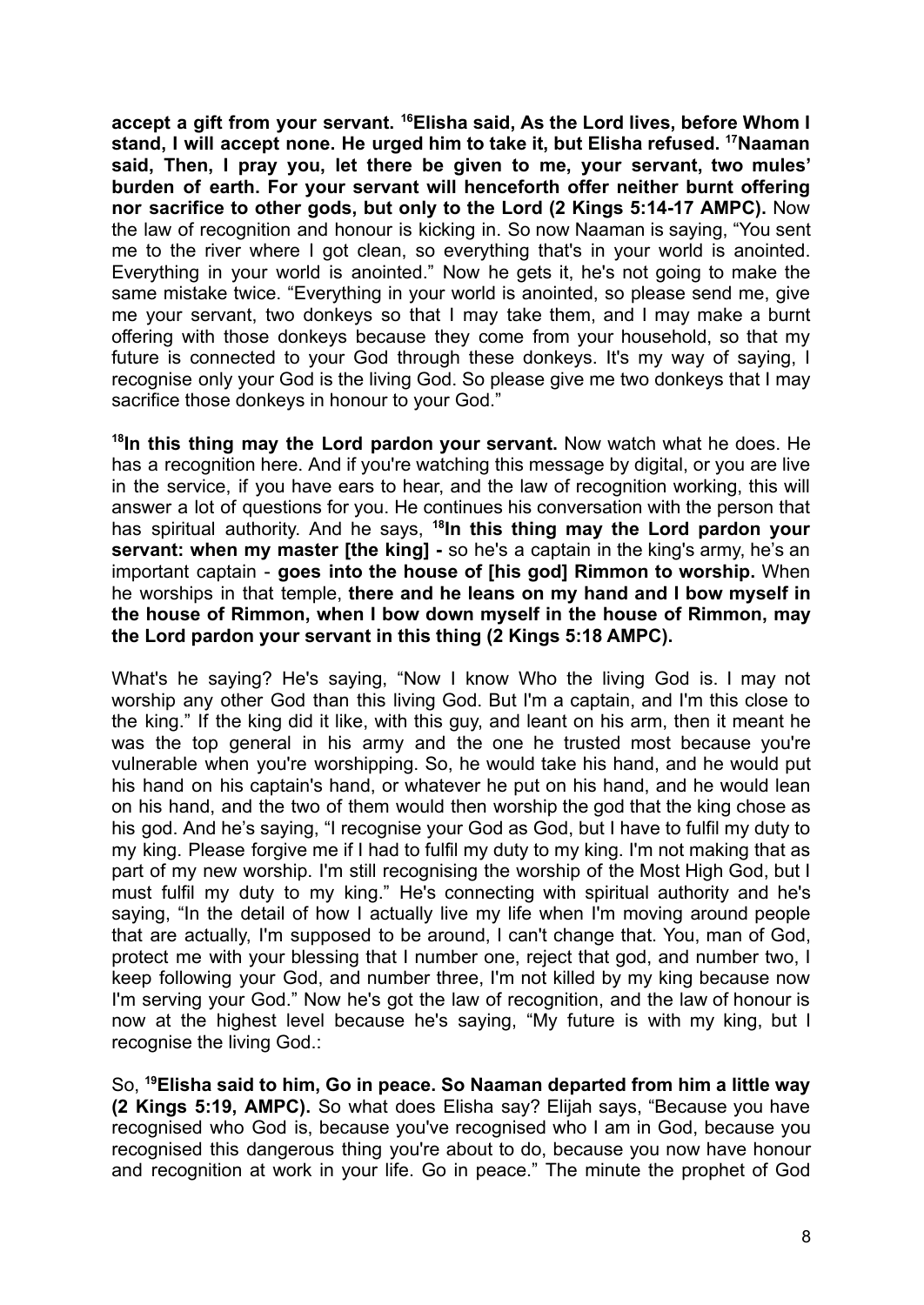said, "Go in peace," he said, "You go and live a life where there's nothing missing, nothing broken, and nothing will happen to you to disturb your well-being, even if you have to go into the temple with your king because you recognise who the living God is, and who His servant is.: If he didn't believe that, he would not walk back into the king's court the next day, and go and worship with him because his heart was no longer worshipping a dead idol. He knew there's no living idol here, no living god in this idol. But he learned a lesson because there was a servant in his household that spoke to his wife, who spoke to him and he took the little girl's advice, and it saved him. So in his mind,"I will work for my king, perhaps one day I'll be in a place where I can introduce him to the God of all gods in the way that a servant girl introduced me." Praise the Lord.

Watch what happens next.**<sup>19</sup>Elisha said to him, Go in peace. So Naaman departed from him a little way. <sup>20</sup>But Gehazi, the servant of Elisha the man of God, said, Behold, my master spared this Naaman the Syrian, in not receiving from his hands what he brought. But as the Lord lives, I will run after him and get something from him (2 Kings 5:19-20 AMPC).** So Elisha, I mean he's got an open telephone with God. Gehazi, no law of recognition at work here. No honour here. What's the thing that's calling him here? Money, how much more money can I make?

**<sup>21</sup>So Gehazi followed after Naaman. When Naaman saw one running after him, he lighted down from the chariot to meet him and said, Is all well? <sup>22</sup>And he said, All is well. My master has sent me to say, There have just come to me from the hill country of Ephraim two young men of the sons of the prophets. I pray you, give them a talent of silver and two changes of garments. <sup>23</sup>And Naaman said, Be pleased to take two talents. And he urged him, and bound two talents of silver in two bags with two changes of garments and laid them upon two of his servants, and they bore them before Gehazi (2 Kings 5:21-23, AMPC).** Those garments were so well made and they were so heavy, and they were so wealthy, that he actually had to send one man to carry one garment. This wasn't like, take my shirt. My Nike tick, run for life kind of thing, you know, run for your life.

**<sup>24</sup>When he came to the hill, he took them from their hands and put them in the house; and he sent the men away, and they left. <sup>25</sup>He went in and stood before his master. Elisha said, Where have you been, Gehazi? He said, Your servant went nowhere. <sup>26</sup>Elisha said to him, Did not my spirit go with you when the man turned from his chariot to meet you? Was it a time to accept money, garments, olive orchards, vineyards, sheep, oxen, menservants, and maidservants? (2 Kings 5:24-26 AMPC).** In other words, Elisha is saying, "The law of recognition and the law of honour is so missing in your life that you don't know that God is doing something important here. And it's no time for honour to be at work in the form of taking goods and taking sheep and oxen and all that kind of stuff. This is God at work because he wants to show himself great. You have just traded the anointing." You have just traded the anointing in exchange for something. **<sup>27</sup>Therefore the leprosy of Naaman shall cleave to you and to your offspring forever.** What a sentence. **And Gehazi went from his presence a leper as white as snow. (2 Kings 5:27 AMPC)**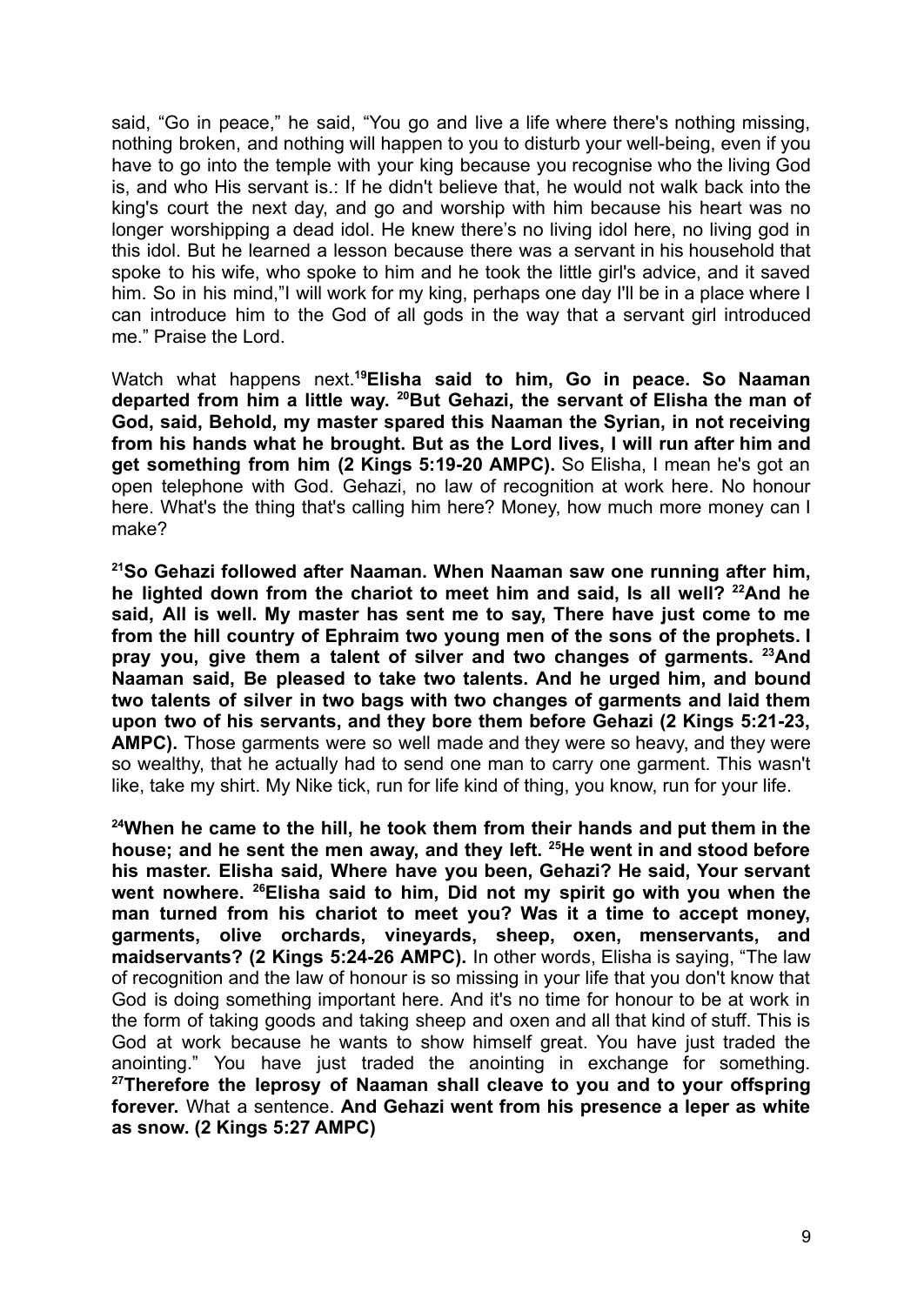Immediately Gehazi turned white with leprosy, and he said, "You and your children will have leprosy forever." This is, you know, in our modern day world, we would say that's a harsh sentence. How can anybody pass a sentence like that? The spiritual protocol that you broke open the way for the devil to come and destroy your whole future because you broke spiritual protocol. You broke the law of recognition, you broke the law of honour that was in someone else, you refused to see it at work and so because you didn't have it, you broke the protocol and so then it came to destroy you. Hey, hey mense. This is big stuff this.

So, when Pastor Sharon and I were with Brother Jerry and Miss Carolyn, the very first day we were together after we'd done President's Cabinet, in fact, we went out for lunch with Richard Roberts and a few people. I wanted to pay for - I don't know if it was that lunch or the next day, I don't remember but it was right at the beginning of our trip - I wanted to pay for something and Brother Jerry was quite firm and quite stern with me. He said to me, "John, this is not the time. When you are with me on this trip, I pay for everything." Now listen, when your spiritual leader says that you say, "Yes, sir." You don't go to the next coffee place where you buy coffee and say, "Okay, I know what you said there but can I just at least pay for coffee?" He said, "On this trip, when you are with me, I pay for everything." So, I didn't offer to pay for another thing. I had the law of recognition that there was something happening inside of him where he wanted to bless us. This is not something I must interfere with. He's activating a spiritual order here that I don't see the fullness of yet. But at least I have a sense that I recognise the law of honour and the law of authority is at work. Right at the end of the trip, right at the end of the trip when all was said and done, I said, "So, Brother Jerry, is it okay now if I pay for something, please." I said, "Can I please pay for this meal?" He said, "Okay, John." He said, "I'll let you get away with this one." But I went with him in humility and I wasn't pushy. I was just gentle because I wanted him to understand that I am ready. I'm here. I'm ready. I didn't come for him to pay for everything but when I realised he wanted to pay for everything, then I had to accept it. Thankfully, graciously, and we had to respond and it was our business and we did, we responded with an appropriate thanks at the end. Protocol, law of recognition, the law of honour, they go together. If you break one of those, you're in danger. Huge danger.

Sometimes these things are much more important than others. You know, I mean if I'm out, for example, cycling with the guys, and we stop at a coffee shop, and they want to buy me coffee. I mean, there's no, I mean, the protocol levels are low. Because I'm a cyclist, they treat me well, they treat me as a pastor with respect always but we are cycling friends. And so we can banter with each other, we can talk, we can chat and, you know, "That coffee is not as good as this coffee. And let me buy you rather the best cup of coffee, Pastor John. You understand that the coffee you're drinking is, *ne*. Let me." You know, because the circumstances are different, so the protocols change. Hello.

What do you think I'm praying about when I take an offering to Brother Jerry. What do you think I'm praying about because I know how he will receive an irrational honour seed or an honour seed. I know how he will receive it. So what do you think I'm praying for? I'm praying for the correct opportunity, so the protocol can be correct, so the seed can be given at the right time. It's not a matter of, "Hey, Brother Jerry, we took an offering, here it is." This is an honour seed. Praise the Lord. Praise the Lord.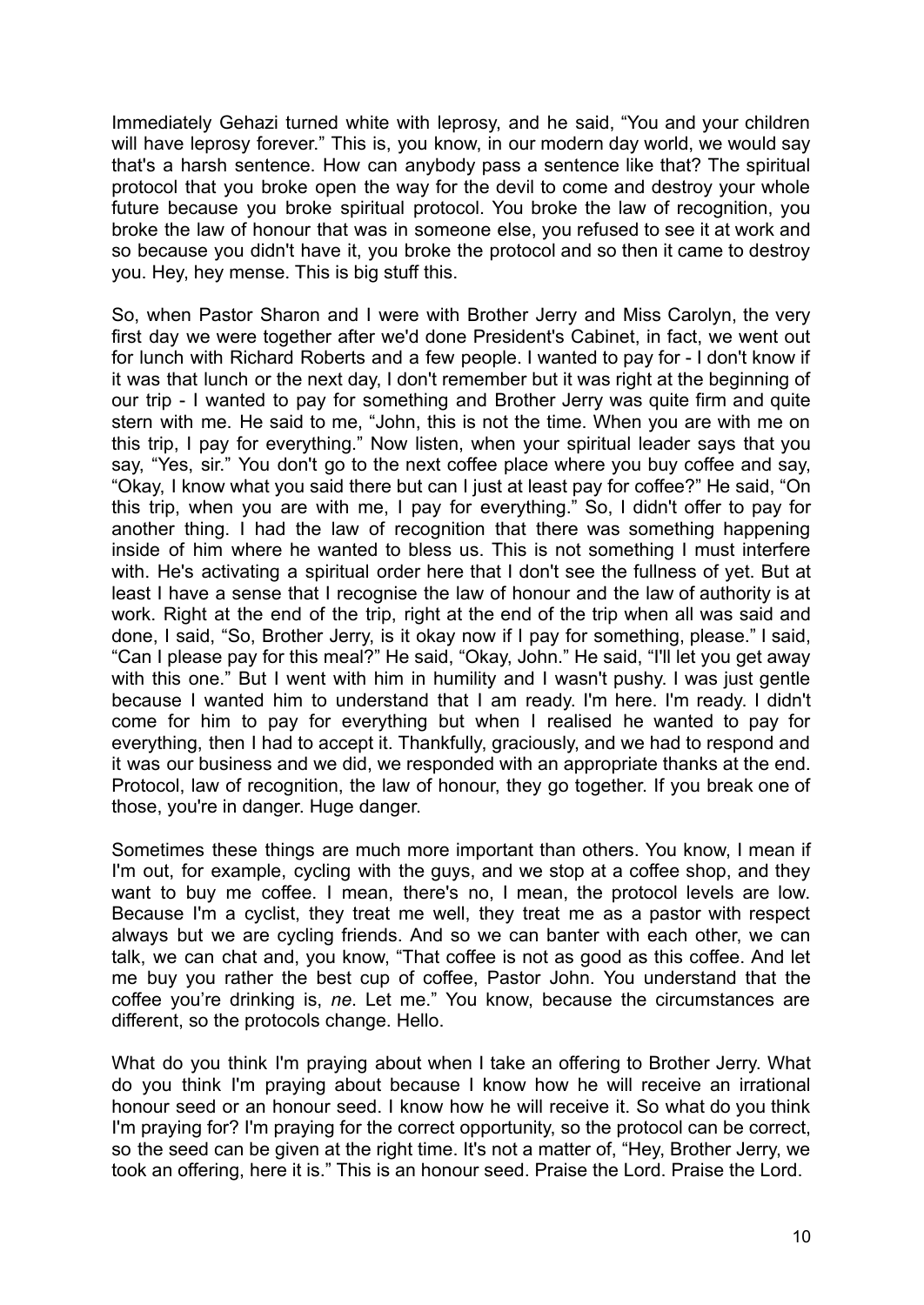I'm going to read 2 Kings, chapter six, verse eight, **<sup>8</sup>When the king of Syria was warring against Israel, after counselling with his servants, he said, In such and such a place shall be my camp.** The King of Syria is fighting against the King of Israel. Namaan's army is fighting against the prophet's army. **<sup>9</sup>Then the man of God,** the prophet, **sent to the king of Israel**, and he said to him, **Beware that you pass not such a place, for the Syrians are coming down there. <sup>10</sup>Then the king of Israel sent to the place of which [Elisha] told and warned him; and thus he protected** *and* **saved himself there repeatedly (2 Kings 6:8-10 AMPC).**

Repeatedly Elisha, the prophet, had a word for the king and the king recognised God speaking through the servant of God. If you want to take it like this, in modern day teaching, there is some merit to it. I don't want to say that, that it should be a whole thing. But in this case, the king in the modern day world is someone who does business in the marketplace and the prophet of God is the priest of God. Broadly speaking, there's some merit to that teaching. But I want to say that God can use anybody in the body of Christ to warn you about something, if they are in the same church, and they're deeply rooted and planted in the church and they're spiritual. God can use someone to warn you, "Don't go there. There is danger." In this case, He used the highest prophet in the land, to speak to the king of the land, and save the armies many times. Hello?

Okay. I need to clarify this. There are many things that will happen. When I'm preaching from this pulpit, you will get much counsel and advice about how to live your lives. And the Holy Spirit makes everything that I say, personal to you, and you receive it personally, and you live it out personally. But there are some decisions in your life that are very big decisions in your life, where sometimes you need to lean on the authority of the spiritual leader and the wisdom of God that comes with our mantle to help you through a significant moment. But you have to have the law of recognition at work. And you have to have the law of honour at work that God does talk through this person. Amen. Praise the Lord. Hallelujah.

Second Kings, chapter six, verse 11, <sup>11</sup>**Therefore the mind of the king of Syria was greatly troubled by this thing. He called his servants and said, Will you show me who of us is for the king of Israel? <sup>12</sup> One of his servants said, None, my lord O king; but Elisha, the prophet who is in Israel, tells the king of Israel the words that you speak in your bedchamber (2 Kings 6:11-12 AMPC)**. Now I'm asking you; do you think that God will reveal things that you speak in your most private places, do you think God hears it? Do you think He can tell it to a man of God if he's on assignment? He can, and he will as he chooses. **<sup>13</sup>He said, Go and see where he is, that I may send and seize him. And it was told him, He is in Dothan (2 Kings 6:13 AMPC).** So this king is a bit slow because everywhere he sends his armies, Israel's armies are not there because Elisha, the prophet already knows where the armies are going to. So now he wants to send a whole bunch of guys there on capture, like he wouldn't know that too. I guess you get desperate. **<sup>14</sup>So [the Syrian king] sent there horses, chariots, and a great army -** for one man**. They came by night and surrounded the city (2 Kings 6:14 AMPC).** Like that would surprise God too. I'm trying to show you that when you are operating and you're flowing with the way God wants you to do things. There are many things that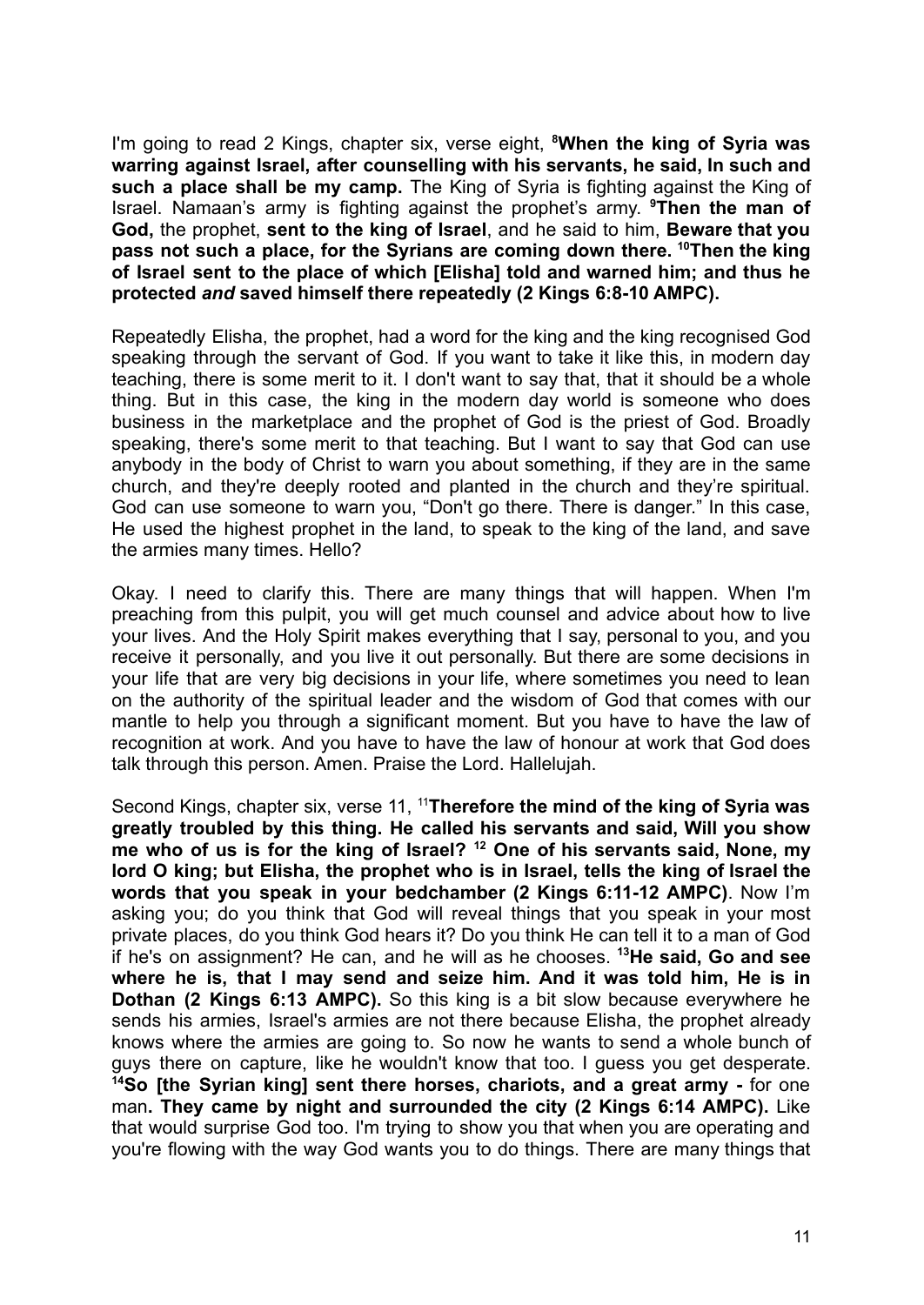might happen around you and start looking like things are ganging up against you, and may look like they're about to defeat you, but God.

**<sup>14</sup>…. They came by night and surrounded the city… <sup>15</sup>When the servant of the man of God rose early and went out, behold, an army with horses and chariots was around the city. Elisha's servant said to him, Alas, my master! What shall we do? <sup>16</sup> [Elisha] answered, Fear not; for those with us are more than those with them (2 Kings 6:14-16 AMPC).** Elisha had the law of recognition because he could see into the spirit realm. Please note, this is not the first thing that he'd seen in the spirit realm. There had already been evidence that his spirit went with his servant. He's used to seeing things in the spirit realm, his servant sees nothing. He just sees horses, big army in front of him. So, Elisha says, **<sup>16</sup>… Fear not; for those with us are more than those with them. <sup>17</sup>Then Elisha prayed, Lord, I pray You, open his eyes that he may see. And the Lord opened the young man's eyes, and he saw, and behold, the mountain was full of horses and chariots of fire round about Elisha. <sup>18</sup>And when the Syrians came down to him, Elisha prayed to the Lord, Smite this people with blindness, I pray You. And God smote them with blindness (2 Kings 6:16-18 AMPC).** Now, let me just ask you; do you think Elisha is going to ask God to do something that he didn't already know God was willing to do? The fact that he asked him is because God already showed him, "Ask Me this."

So, smite **them with blindness, as Elisha asked. <sup>19</sup>Elisha said to the Syrians, This is not the way or the city. Follow me, and I will bring you to the man whom you seek. And he led them to Samaria. <sup>20</sup>And when they had come into Samaria, Elisha said, Lord, open the eyes of these men that they may see. And the Lord opened their eyes, and they saw. Behold, they were in the midst of Samaria! <sup>21</sup>When the king of Israel saw them, he said to Elisha, My father**  giving him the greatest honour - **shall I slay them? Shall I slay them?** Because now they're in my hands to take them. **<sup>22</sup> [Elisha] answered, You shall not slay them. Would you slay those you have taken captive with your sword and bow? Set bread and water before them, that they may eat and drink and return to their master. <sup>23</sup>So [the king] prepared great provision for them, and when they had eaten and drunk, he sent them away, and they went to their master. And the bands of Syria came no more into the land of Israel (2 Kings 6:18-23 AMPC).** It was not destruction of the enemy that saved Israel from any more war. It was the blessing that Israel gave to Syria that saved them from any more war. Hallelujah.

So, it's time for me to say a few important things. I had a businessman come to me a while ago and he wanted to talk to me about some things happening in his corporate career and while we were talking the Spirit of the Lord came upon me, rose up inside of me and I had words to speak to him. And I said to him - he was frustrated because of the way that the corporate setup was. There wasn't going to be any opportunity for promotion and it was all about who you knew and your biggest buddies and all that kind of stuff. So he was a bit frustrated. And so, the Word of the Lord came to me and said that I should tell him that he needs to sow a seed of significance and then he needs to begin to declare this word that I have spoken over him every day and he won't have to do a thing. He doesn't have to worry, he doesn't have to do a thing. They'll come to him and they'll almost beg him to promote him. At that time that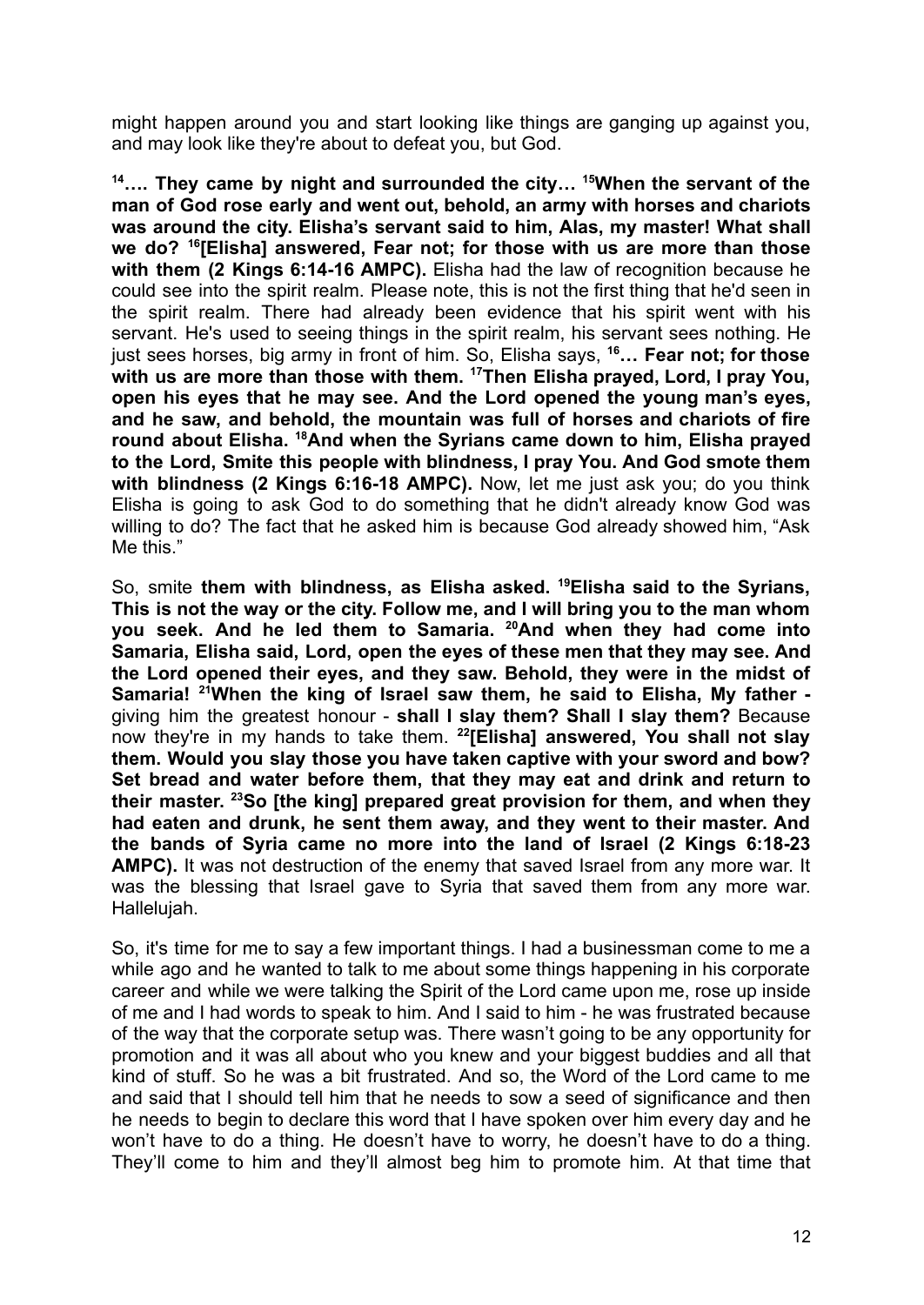seemed almost impossible, but he had the law of recognition at work. You see, I wasn't asking for a seed for the ministry. His seed needed a seed of his faith which God had already prepared in his heart, that he would sow a seed of his faith so that God could work on his behalf. And so he did, and God did. I believe it was within three months after waiting years and years and the prospect of promotion would be maybe in years and years to come. In three months, I believe, I may be wrong a month here or two, but it was a very short time. It was like they offered it to this person, they didn't want it, so ok, we'll change this. Ok, you've got it. And so then, he got a big promotion and has a lot more authority and a lot more scope in the business. God did it. God did it through the law of recognition, through the law of honour, through the law of divine connection, and through the law of timing. It wasn't time for me to go and say, "Alright, here's a word from the Lord if you'll give me money." It was a time for God to do a miracle in his life, so that from that moment onwards, everything that he touches is blessed because he had the law of recognition and the law of honour at work.

And so, now I have to say that recently in this week, I was speaking to a businessman, and I was led to ask him a question because I have been involved with him for quite some time. He has had a number of conflicts in his business, and I have been around helping him in his life, in his marriage, in many, many areas. I have invested a lot of time and love and ministry into his life. I asked this man, I said, "So, do you believe that this business, that is doing well, do you believe you could have done this by yourself?" So, he boldly proclaimed, "Yes, I could. I could do it all by myself." So, between the time I had a meeting with him and today, the Lord began to deal with me. The Lord said to me, He said, "John, the law of recognition is not at work in this man. He does not recognise that you have saved his life over and over and over, and over again. You have put cords of strength into his life, you have placed people into his life for blessing and for protection, more than he will ever know and yet his answer is; yes, I could do this without you or without anybody else's help." He said that to me this week. Part of the reason I am speaking this out to you publicly is that number one; we have a lesson to learn here. The Bible says; beware lest you say, it is my strength, and my might, and my power that has gotten me this wealth. Because the minute you say it is me, that has gotten me this wealth, it is my power, my might, my ability, and all the good things that I do – just like that, it is going to be taken away from you. I am making this public statement because if that man does not get the law of recognition, the law of honour does not begin to walk in the things that God has for him, it's not going to go well. And I'm trusting that he will hear this message or is hearing this message, and I trust that he will make it his priority to come and speak to Pastor Christi, because I got to go. I got things to do. I got Brother Jerry to see, I've got things to do. I'm trusting that he will make a decision to come and find out why he's missing, and what can he do to get the law of recognition back. He needs a servant to tell him, "Go dip yourself in a dirty water seven times." He's raging because he can't dip himself in a waterfall in a clean river, or some special recognition is given him.

So why is that coming out this morning? Because God will not have an honour seed that is going to be taken to a prophet of God, that we all respect and honour and it is tarnished. Don't give an honour seed if you don't have an honour for Brother Jerry. Don't give an honour seed if you think it's your power, your might, your ability that's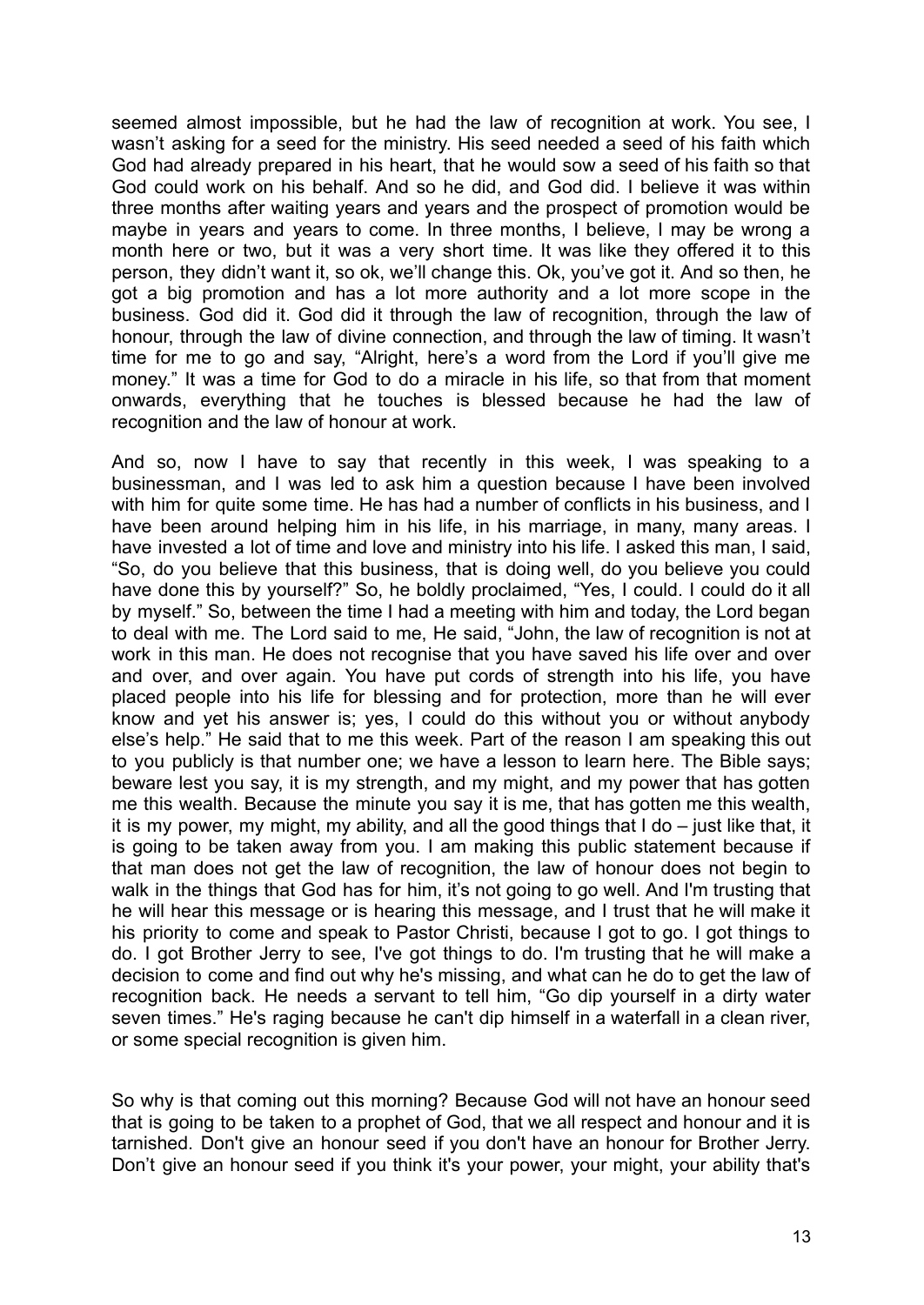got you all this wealth - whatever how much money it is that you got to go and give it. You need to recognise that it is God who is before you, and you're just taking God's money and channelling it into an honour seed, and the blessing will flow. Let me tell you what power that gives you. That allows you to go into the altars of the kings, the worship places of the kings, the very marketplaces of the kings, and you will go there on behalf of God, you will be able to save other children of God, just like Esther did for the children of God. She came into the company of kings, she stood in front of kings, because there was a servant who was telling her what to do. His name was Mordecai. We all need a servant to tell us what to do. That doesn't mean, you understand what I'm saying by that? A servant means a messenger, someone sent by God to tell you what the truth is. Because that servant took his life in his hands when he went to Naaman and said, "If he had asked you to do a hard thing like this and this, wouldn't you have done that?" "Yes." If he was just a little bit more out of line that captain could have just said, "Take this guy's head off, I don't want to hear about him anymore." That was the amount of power he had. He took his life in his hands but he was a servant. Hallelujah.

And so I am taking a pure offering to Brother Jerry. I'm taking a pure offering to Brother Jerry. Yes? We as a ministry recognise who he is to us, do we not? We, as a ministry honour him, we recognise what his input is in our lives, and it doesn't matter if he comes here once a year or once every three years, the very fact that it is he who covers us with his spiritual authority, we walk in a blessed place. Hallelujah.

So I got to tell you what happened to me on Wednesday. Wednesday, we went for a long ride, we rode a hundred kilometres on our mountain bikes. I got up that morning and as I was getting myself ready, it was early in the morning. I think we were scheduled to leave at six o'clock from Total, and we drove to a place and then we took our bicycles off so that we ride safely, you know. But when I woke up that morning, I was just praying in the Spirit. I'm just checking in my heart, what's going on for the day, "Lord, what's going on?" And the Lord just begins to say to me, "John, believe Me to feel the presence of your angel. That one, you've just asked me to, that one that you've just talked about - I thank You, Lord, that you give your angels charge over me, that You will not have my foot be caught by a hidden snare or dash my foot against the rock. That angel. Ask me, John, that you feel his presence." So when I came to the guys, and we were all standing around, I said, 'Hey, guys, I want to tell you something happened to me this morning and I want to tell you and I want you to all be with me in this, that I'm believing God that I will feel the presence of my angel today, my protecting angel. The Psalm 91 angel that the Lord has sent to protect me, I believe that I'm going to feel his presence, he's going to be that close to me all day. So what do you all say?" I said to the riders, "What do you all say?" "Yes, Pastor John, we believe the same, our angels." And so when we would stop and do stuff and have something to drink and just, you know .When you're six or seven hours on the saddle, you have got to go and have a toilet break and drink some things and just take a break. Don't look at me like I'm funny. And so when we would get off our bikes like that and we would talk about, you know, the angels. I'm still believing God for my angel. I haven't felt him yet, but I'm believing God for my angel. The awareness of angels was about me the whole day.

So we were riding through some very, very challenging terrain because of all the rain,we went through some very horrible mud places, horrible sand places and then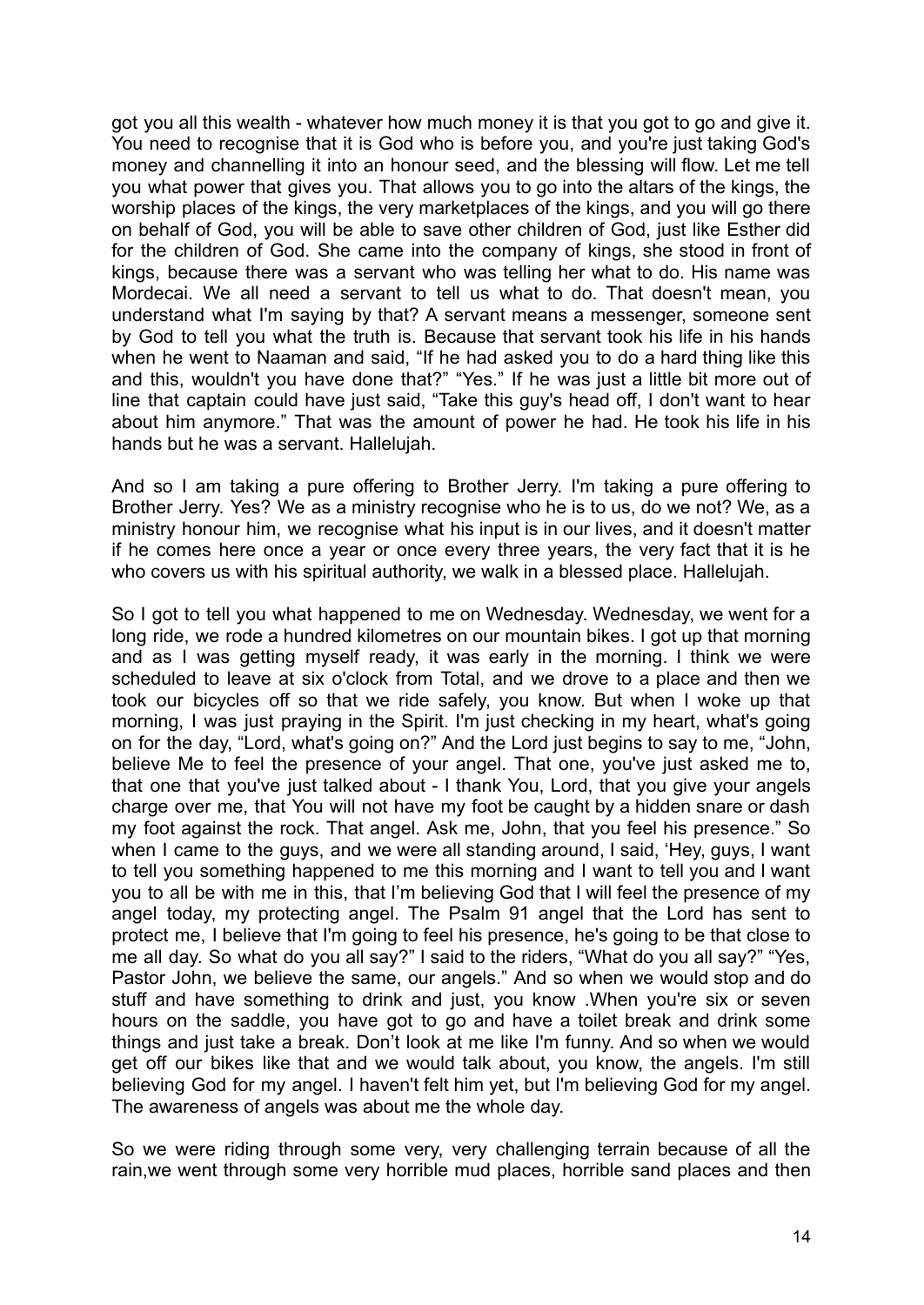in some places, tracks in the road where the sand had hardened and caked and became like concrete. So, a couple of people started to fall. Mia decided to go swimming as a triathlete through the mud before the triathlon even started. So she had to change her clothes. No injury but she had to change your clothes. She fell in the mud. Nothing on her, the mud was very thick. So things started to happen. Empie fell off his back but no serious damage. He just hurt his nose and then another accident happened. One of the other riders had a tumble and so just sort of right before me, I tried to miss him, the front wheel of his bike came and hit the front wheel of my bike and I just almost missed him but didn't and so then I came down off the bike. So you can't see it now but I've got a nice roastie, all the way down on my elbow here. When we got to our finish place, I began to thank God that from the morning He had said, "Focus on your angels John, focus on your protective angels, John. Focus on your protective angels, John, focus on that." Because I know that God saw that the enemy was going to use this day to try and take some of us out. As in, all I have to do is have a broken collarbone and I don't fly to Brother Jerry anymore. Who knows what could have happened to me. I got a roastie.

The enemy of God was trying to use this opportunity to take us out. But I had the law of recognition because I know the voice of the Holy Spirit. "You keep speaking about your protective angel, John and you have everybody else do it." And so you say but you had four people fall off bikes. That's nothing. We're all at church this morning. We're all okay, we're all a little bit sore but it's not bad. I mean, listen, if you just boil the kettle or you've got something boiling in the water, and you put your hand on the water and the steam, you can burn yourself more and have more pain than I've got on my roastie. Come on, help me out here a little bit. Praise the Lord. You see, I have a recognition that the Word of God is the final say in my life. It's the final say in my life, the Word of God is the final say and if He says He will give His angels charge over me and He will send His angels to protect me and then I wake up on one morning and He says, "Today you must focus on the angels that are there to protect you, John," then I say, "Holy Spirit, you've put that in my heart, I thank you for that and now I declare the Word of God that my angels are working. I want them to work so hard that I will feel their presence with me all the time." Hallelujah.

I've been preaching for weeks and weeks, if we don't think that the spirit realm is real and take recognition, then we are in danger of always being taken out by the spirit realm and sometimes it will come through a seductress. Sometimes it will come through alcohol or it'll come through some other things. Sometimes it might come through just an innocent thing of doing something, the next thing you're taken out and it's the devil that's after your life. You have to stay closely connected to God. Amen.

I have one final scripture to read to you. Do you mind if I just read it? It's in the Amplified Bible. This is about relationships. It's about relationships. Okay, this is about honour. It's about recognition. It's about knowing where God's working when He's flowing and when things are not flowing; doing the right thing. Second Timothy fou, verse three says, **<sup>3</sup>For the time is coming when [people] will not tolerate (endure) sound and wholesome instruction, but, having ears itching [for something pleasing and gratifying], they will gather to themselves one teacher after another to a considerable number.** Would you say there are considerable numbers of teachers even teaching on YouTube and internet and television? A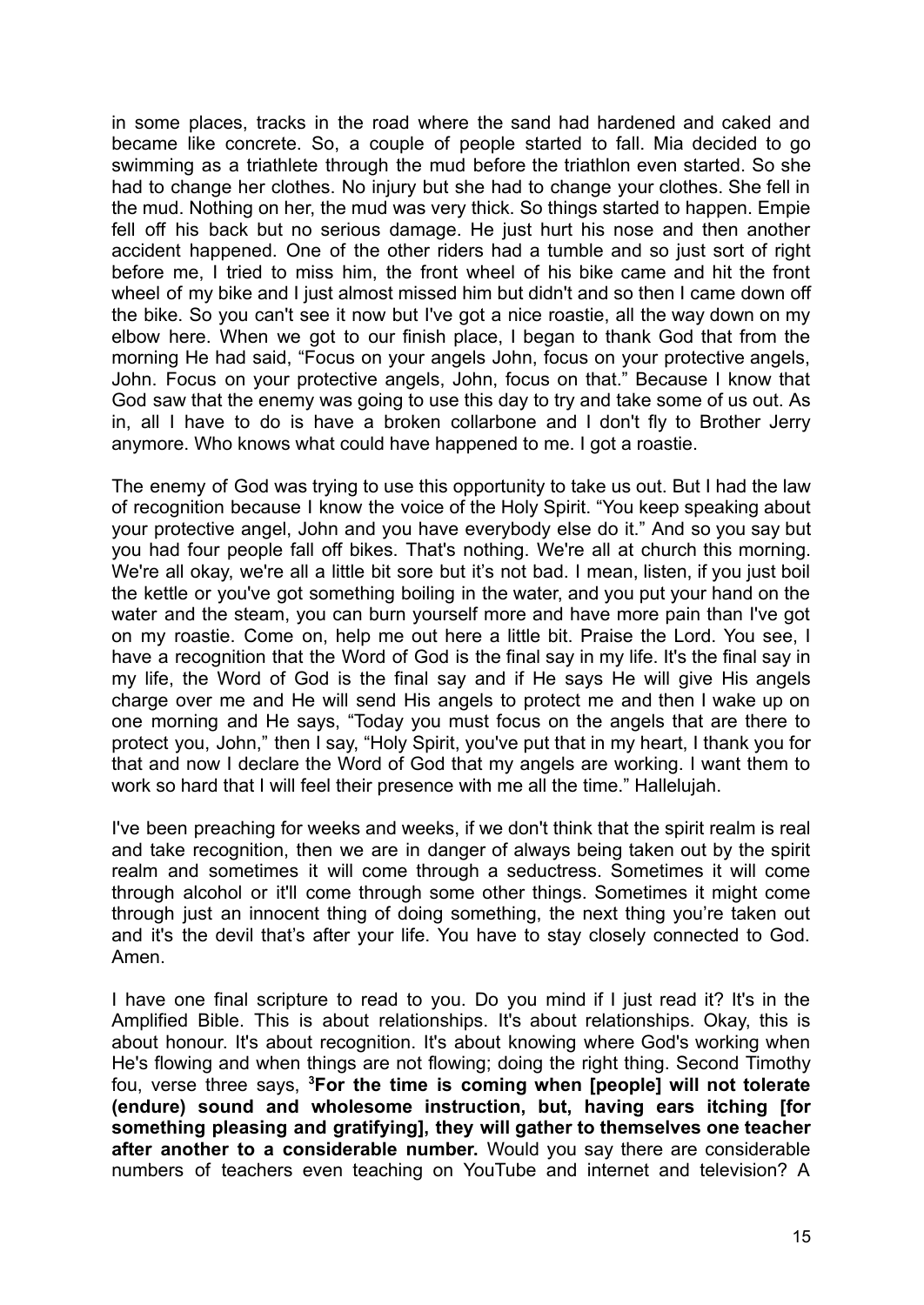considerable number of teachers. **Chosen to satisfy their own liking and to foster the errors they hold, <sup>4</sup> And will turn aside from hearing the truth and wander off into myths and man-made fictions. <sup>5</sup>As for you, be calm and cool and steady, accept and suffer unflinchingly every hardship, do the work of an evangelist, fully perform all the duties of your ministry. <sup>6</sup>For I am already about to be sacrificed [my life is about to be poured out as a drink offering]; the time of my [spirit's] release [from the body] is at hand and I will soon go free. <sup>7</sup> I have fought the good (worthy, honorable, and noble) fight, I have finished the race, I have kept (firmly held) the faith. <sup>8</sup> [As to what remains] henceforth there is laid up for me the [victor's] crown of righteousness.** If you read revelations, you will see there is a crown like that waiting for you. If you did what Paul did, **[for being right with God and doing right** thing**], which the Lord, the righteous Judge, will award to me and recompense me on that [great] day.** He already knows, God's already shown him, he's getting the crown because he's followed the ways of God all of his life. Even though he was in prison, even though it was in this; he had the law of recognition,at work all the time, the law of honour was always at work in his life.

But watch this; **and not to me only, but also to all those who have loved and yearned for and welcomed His appearing (His return). <sup>9</sup>Make every effort to come to me soon.** Paul is writing to Timothy. **<sup>9</sup>Make every effort to come to me soon.** What does that sound like? Come on. What does that sound like? Sounds like our apostle. "Make every effort to come back to me soon, John. I'm not taking no for an answer. When you get your ticket." I don't know this about Brother Jerry, this is not part of the conversation that I'm saying about Brother Jerry but, **<sup>10</sup>Demas has deserted me for love of this present world and has gone to Thessalonica;** and on **to Galatia, Titus to Dalmatia (2 Timothy 4:3-10 AMPC).** So in other words, he was close to someone, investing into someone, and that person said, "The love of this life and what's in this world is too valuable to me. So my honour and my recognition for you, I don't have it anymore. I'm giving my honour and my recognition to this life." So you can't honour and recognise this life's ways and God's ways at the same time. You're either going to follow what God's men have got to say, or God's messengers or you're going to listen to what the world's messengers are going to say. You can't do both. It puts it this way in the book of Mark; you can't serve God and Mammon at the same time. You can't serve God and money at the same time, or possessions, because they're incompatible.

Matthew chapter six, read it for yourself. I'm not trying to tell you just a story. It's true. **<sup>10</sup>For Demas has deserted me for love of this present world … <sup>11</sup>Luke alone is with me. Get Mark and bring him with you, for he is very helpful to me for the ministry.** Come on now, talk to me for a minute. Does that sound like Paul is lonely? Does it sound like he needs spiritual strength around him? That's what I mean by lonely. Does it sound like Dimas has forsaken me? Titus has gone here. Everybody's good. Only Luke is with me. Send men that have the law of recognition and honour for me. Send them to me as quickly as you can. **<sup>12</sup>Tychicus I have sent to Ephesus. <sup>13</sup> [When] you come, bring the cloak that I left at Troas with Carpus, also the books, especially the parchments. <sup>14</sup>Alexander the coppersmith did me great wrongs. The Lord will pay him back for his actions (2 Timothy 4:10-14 AMPC).** What now? God's deserted him and someone in his inner circle has done him great harm. Great wrongs. How do people do your great wrongs? They stop recognising who you are. They stop honouring you for who you represent. And they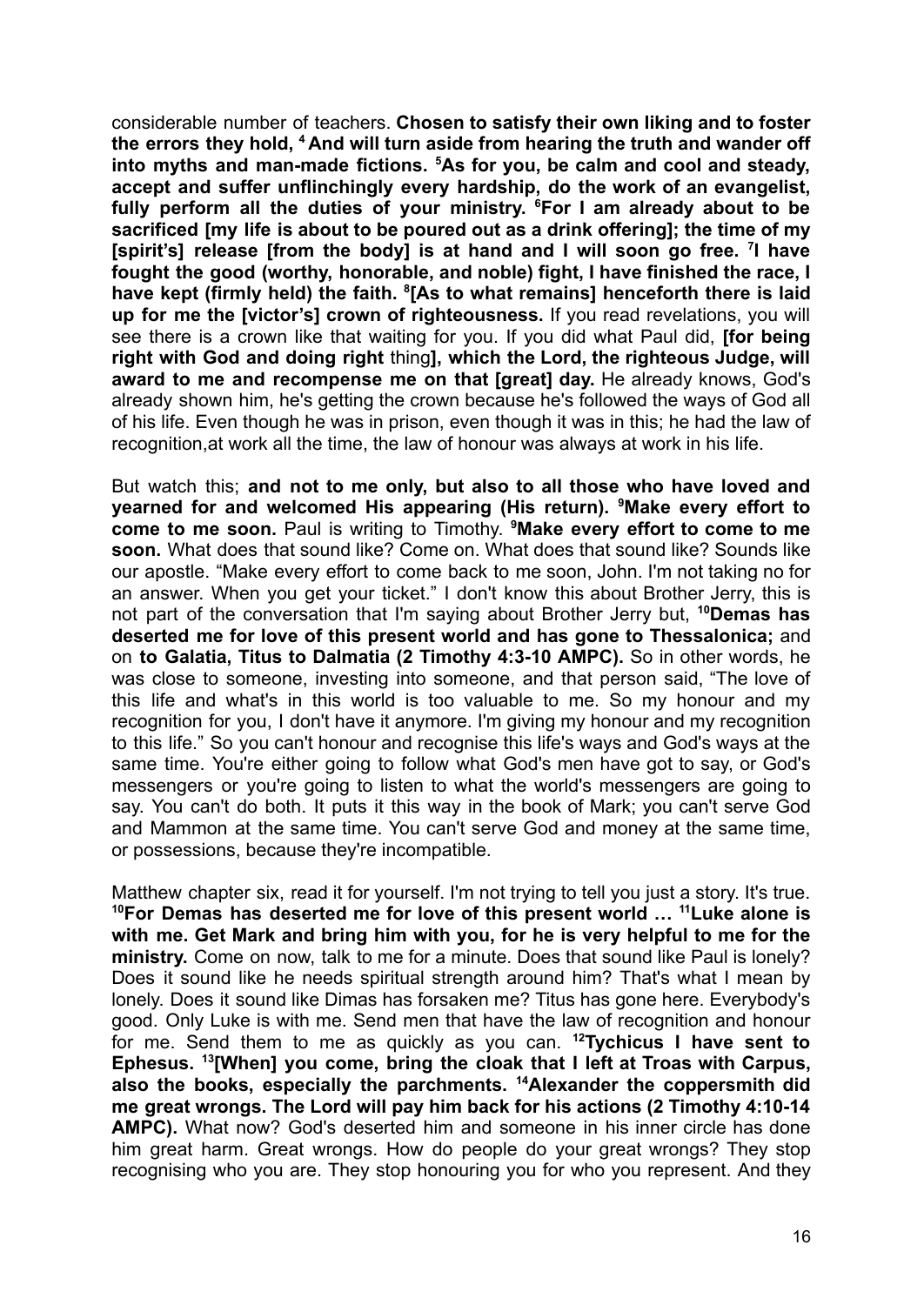take whatever happens through you as, "You're just another man. I can argue with you and I can debate with you. And if I've got more facts on my side, then I'll show you, you're just a man." Well, God didn't appoint people to lead people because they were the most intelligent, most well informed, and the smartest guys on the earth. Sometimes they were, but not always. I mean, for goodness sake, Pete was a fisherman and he kept disobeying God. He cuts a guy's ear off, he speaks at the wrong times. And then when he does live by faith, he gets halfway and falls in the water. I mean, you talk about a guy that keeps on missing it all the time. But Jesus never had a problem with Peter missing it. He had a problem with a guy that said, "Thirty pieces of silver is more important to me than You are, Jesus." "I can see the religious establishment is stronger than You, Jesus. They got more money than you. So the world system is more important to me than you. Business contacts I've had for ten, fifteen, twenty thirty years, business contacts that I've had, the honour of them is much more important than the honour of You." Come on.

**<sup>15</sup>Beware of him yourself, for he opposed and resisted our message very strongly and exceedingly. <sup>16</sup>At my first trial no one acted in my defense [as my advocate] or took my part or [even] stood with me, but all forsook me. May it not be charged against them!** In other words, all the disciples, the minute He went on trial, that all left Him. **<sup>17</sup>But the Lord stood by me and strengthened me, so that through me the [Gospel] message might be fully proclaimed and all the Gentiles might hear it.** Oh, not only Daniel? Also, the apostle Paul was given to lions for dinner. That's what it says here. **<sup>18</sup> [And indeed] the Lord will certainly deliver and draw me to Himself from every assault of evil. He will preserve and bring me safe unto His heavenly kingdom. To Him be the glory forever and ever. Amen (so be it).** Hallelujah. Verse 22, **<sup>22</sup>The Lord Jesus Christ be with your spirit. Grace (God's favor and blessing) be with you. Amen (so be it) (2 Timothy 4:10-18, 22 AMPC).**

So, I trust that you have received a message today that I know how strong this message is. I've said to a number of people in my life before, people have come to me and they've wanted to sow a significant seed into the ministry or into my life. And when they sow the seed to me, I always tell them this, I always say, "Your seed will begin to create a harvest for you that will bring you to a crossroad." Because your seed will multiply and the multiplication will cause you to look at where it came from. And you can move your eyes from the person who gave it to you to the thing that it's become to you. So everybody that sows a seed is going to walk through that crossroad. A significant seed to one man might be a 100,000, to someone else it might be 10,000. To someone else a significant seed might be half of the rent money, where they have to believe God for this month or the other half of the rent money. It's not a number of how many naughts there are. It's how important the money is to you. I mean, I know I'm in safe company because Jesus was watching the Pharisees putting big bags of money in and He said, "all those guys have got everything they wanted because all their financial sewing has been made known. But this lady, she's bringing her best because she's giving all she's got and it's only two pennies." But God, that's the faithful one, God recognises her because she's only got two pennies, but she's giving it all. She has a reward in heaven. All these other men that have given, they've got the reward already. Hallelujah.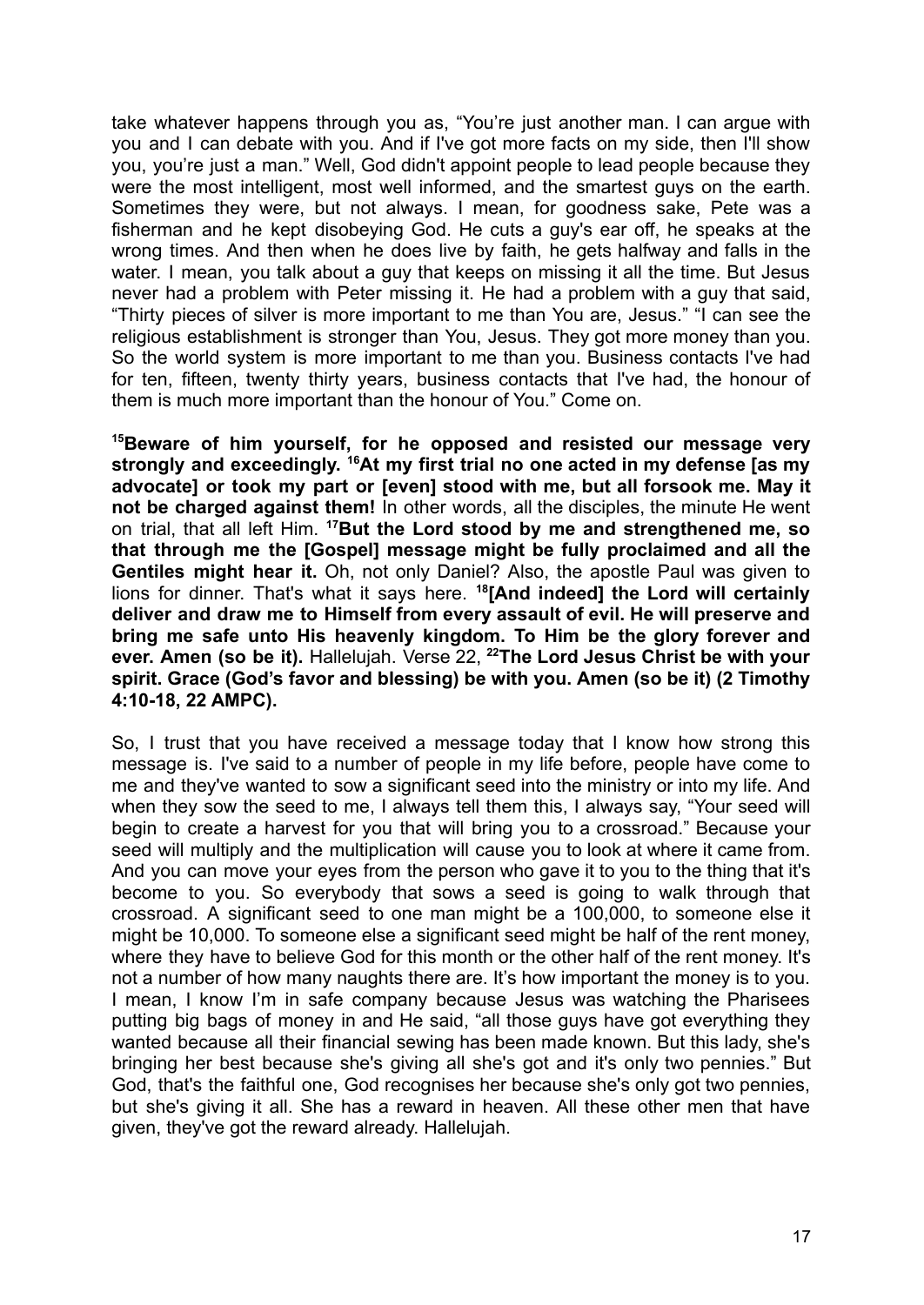I wanted you to be aware of how I'm going to Brother Jerry. And I wanted to use this whole conversation, this whole thing today, this whole message to you today to say; if your heart is, I want to be part of this honour seed. My relationship with Pastor John is good, plus I'm planted in this church, and I really want to give an honour seed - then you're in a good place. If you're in this church, and you say, "Well, I don't really know what he's talking about. And I don't have a relationship with Pastor John. And I don't know who Jerry Savelle is, so much. All I know is he's got his own jet and so any minister that has his own jet must be misusing money somewhere." If that's the way you're thinking, please keep your money. I mean it because you have no honour in your heart. And this is about an honouring heart for Brother Jerry. Hallelujah.

So I wanted you to understand, and I wanted you to see that I've been receiving peace from God about going. I began to receive the peace that God said, "He's calling for you, John. It's like the Apostle Paul, he's calling for you. There's a spiritual strength that you can bring to him as a son, that even though you're half around the world, he's just using an event for you to come back and minister to him." So I'm going there to serve him, to minister to him, to be to him whatever he needs me to be. I don't have to ride a motorbike, I can ride in a car. I can ride with him the whole way in the car, if I have to do whatever he wants me to do. If he wants me to go somewhere else for him, I'll go somewhere else for him. I just want to tell you that I'm going there because he's called for me. I am a son in the spirit to him and I go as a son. I go as a servant and I go with the honour and the great joy in my heart that if none of you gave, Pastor Sharon and I are taking our seed and we're going to give him an honour seed. It's already done. The money is already in the account from our side. Hallelujah.

But I'm also asking you to join your faith, your life precious faith and say, "May the honour seed do miraculous things that he already prophesied in the previous honour seed that miraculous things will happen in our ministry. And we combine what happened in the last honour seed to this honour seed." He may or may not have nothing special or more significant to say to me, it's not why I'm giving him the seed. That's not why we're giving him the seed. This is a seed of love. This is the seed of honour. This is a seed of you've been giving your life to God for 54 years, and we are honoured to be able to be under your spiritual leadership. He doesn't have to say a thing. If he just says, "Thank you, and bless you, and bless your people, John." That's all. Right? I'm not giving it so that he can be on more digital things, or try and speed up his time to come and visit us here. I've learnt that everything in God's time is perfect. Everything that we try to make happen in our time, it's going to get messed up somewhere along the line. Hallelujah. Praise Jesus. Praise Jesus. Praise Jesus.

So I wanted you to know that as for me, I have searched my soul, and I've searched my heart, and I've said, "If there's anything wrong in me, Father, in the way that I was reluctant to go, forgive me for that. If there's anything inside of me that has put my flesh before my physical health, you know, well-being before going there, forgive me for that Father." And on many other things I have gone before the Lord, and I said, "Father, I always want the law of recognition and I always want the law of honour to be the highest priorities in my life. Because then I know that whatever happens from here, You've got me covered. You've got me covered." Hallelujah.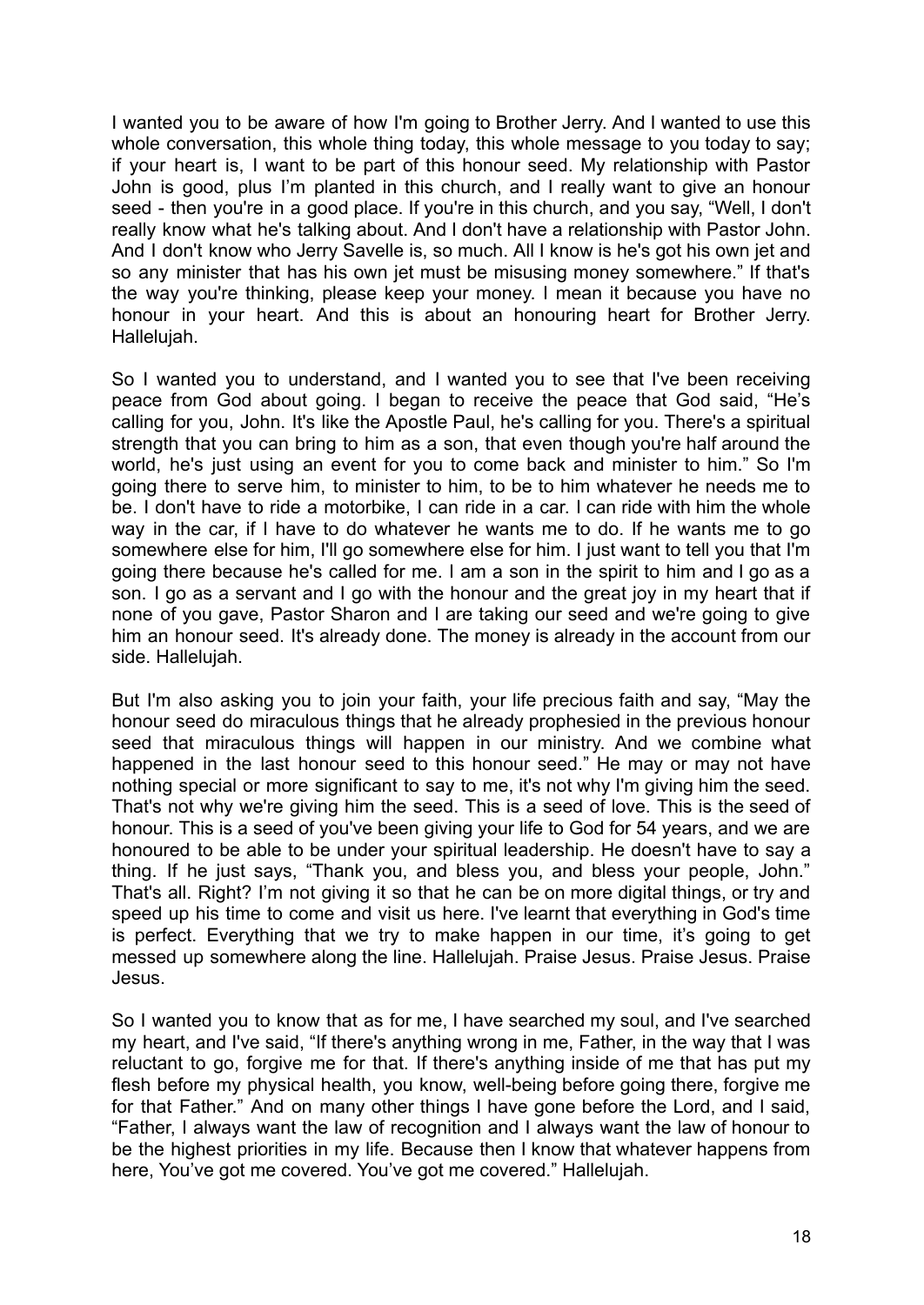He had me covered on Wednesday. The devil wanted to take out a number of our people, yet He had us covered. And I go through life with confidence. I mean, listen, many things can happen in your life that can hurt you. You can just be walking down the stairs, *swik,* (sprain) your ankle, fall off another step, break your ankle and your knee just because you've slipped on a staircase. You don't have to be riding a bike, or running, or doing something spectacular to hurt yourself. He gives His angels charge over you so that you don't even dash your foot against a rock, that no weapon formed against you will prosper. Yes, they'll be formed, but they're not going to prosper. Hallelujah. Glory to Jesus.

So we're going to take an offering for those people that want to put cash in the offering, we're going to take up an offering. If you prefer to do and have already done an EFT transfer, please make sure that the EFT says 'honour seed' so that we know where to allocate it so that it all goes to Brother Jerry. Amen. Hallelujah.

Did you get something out of this message today? I know it was a little bit, you know, strong. But sometimes we've got to have, you've got to understand, there's a spiritual thing out there, and I'm not breaking spiritual protocol, not for nobody. Not for… that sounds very American, hey. Not for nobody. I'm not breaking spiritual protocol for anything because I know that in some moments, you've got to be on the button. You just have to be on the money. You know? Hallelujah. Praise Jesus. Praise the Lord.

Are you ready to take up an offering? Are you ready to give an offering? Do you still love me? I won't see you next Sunday, but I urge all of you to come and have a holiday on Sunday at Sun City and come and support all our kids, and you can come and join us on the online service out there in the veld. *Wat sê julle?* (What do you say?) I mean if all the Witbank, all the Heritage of Faith people end up at Sun City and we have a power service, who knows, maybe all the triathletes will fall out under the Spirit. While they're standing there before they run into the water, boof, boof, boof, they all fall out. Everybody says, "What's happening?" The power of God has arrived. I'll tell you what, it will make headline news. "What happened to those triathletes?" There was a preacher there. There was a bunch of people who believed God there. Hallelujah. Glory to Jesus. I'll tell you what, with these interns anything's possible. I wouldn't put it past them, "You're okay for the swim?" Whoosh, fall over under the power. Hallelujah. Glory to God.

Let's take up an offering please people. And so I love you. And while I will miss your faces, I'm on assignment with the Lord Jesus, an assignment that God wants me on, and I'd like to hand over the mic to my partner in the ministry, my beautiful, gorgeous, amazing minister of the Gospel, friend, just all-round best thing in my life - besides Jesus.

## Pastor Sharon:

Hallelujah. We are going to pray for Pastor John, and I'm just going to call a few people that were on my heart. Christi if you could come, please. And is my son Garth here? Is Pastor G here? Thank you Pastor G. And just Ernest. Ernest, if you can come, please. And Brynn and Miranda, thank you. Hallelujah. Thank you. My son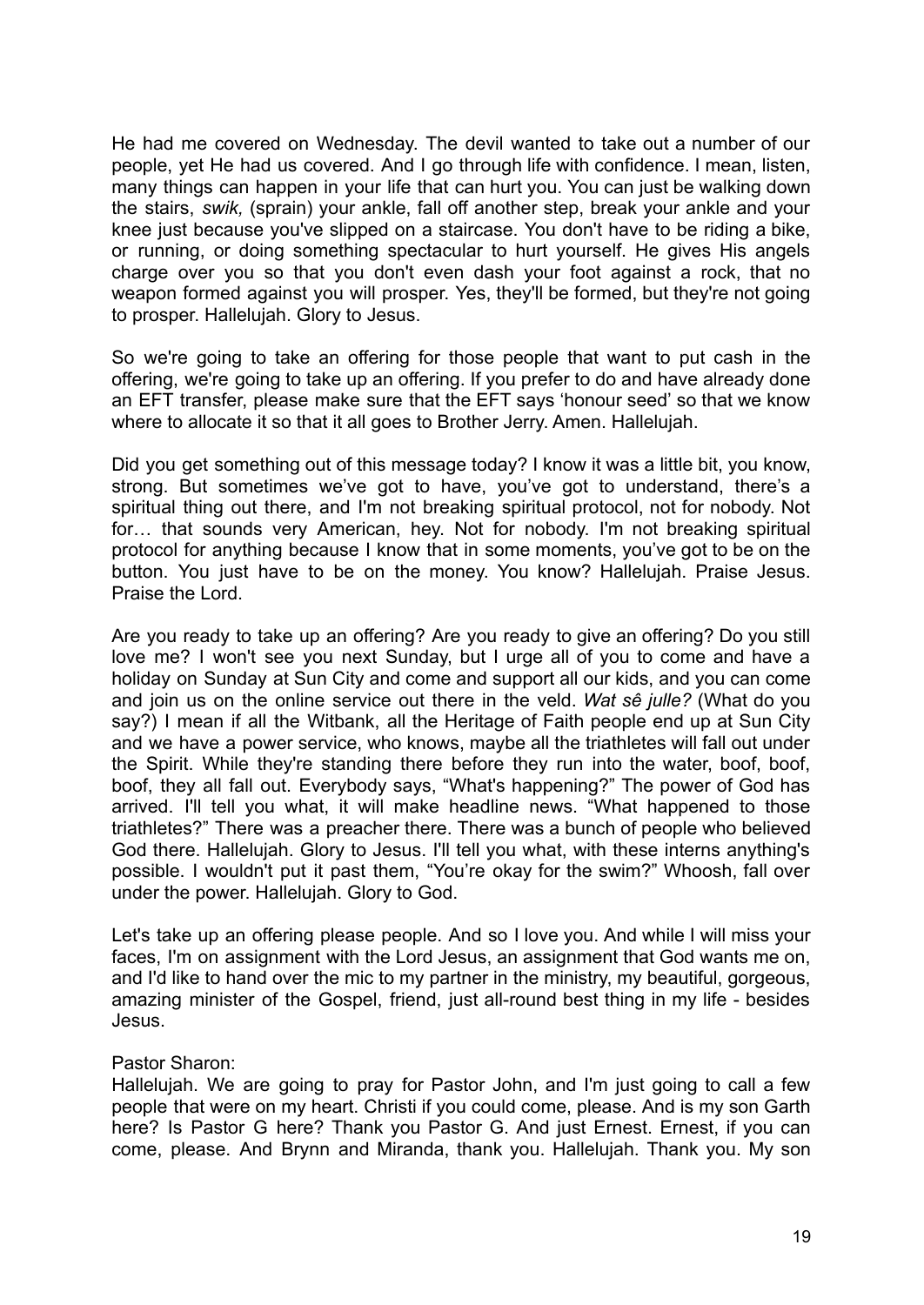Ernest. So Pastor John, you know, I got so involved in this message that I have gone a bit blank.

Pastor John:

Let me help you, baby. Honour, recognition. I'm the guy…

Pastor Sharon:

… that's going. That's right. I had it all in my heart this morning when I was in the Lord and I just went, I just have drawn a blank.

Pastor John: Baby, let them bless me.

#### Pastor Sharon:

Yes, that's right. We're going to bless Pastor John. We're going to bless him. Thank You, Lord. Thank You Holy Spirit. Hallelujah. Praise You, Jesus. Praise You, praise You, praise You. Father, we thank You for this trip that you're sending Pastor John on. Hallelujah. That it will be everything that You've foreordained it to be, everything. We send him with our love, Lord. Halleluiah. With blessing, with love, with honour, in Jesus' name. Thank You, Lord. Pastor Christi, will you pray please? Will you pray for Pastor John?

### Pastor Christi:

Father, we give You all the glory today. We bless Pastor John in the mighty Name of Jesus. Lord, we all hear the call as Brother Jerry is calling Pastor John. And we say today; let it be. Let it be. Every moment, Lord, let it be what is in your heart, Father. There is a great shift that came, Lord, for now in this new era, for Pastor John to be with Brother Jerry. We bless him, Lord and like Pastor Sharon said we send him with all of our love, our prayer, and faith behind him, Father. In the mighty Name of Jesus. Hallelujah. Thank You, Lord. Thank You, Lord. Hallelujah. Hallelujah.

## Pastor Garth:

Father, thank You for this wonderful moment that You have orchestrated that's in Your heart, because You love these two precious men. You love Brother Jerry, and You love Pastor John. And Father, we ask that every moment that they are together would be sweet, would be filled with your presence. And that as Pastor John opens his mouth to speak in every situation that You would fill his mouth with Your words, and with Your love, and Your anointing and that every moment would be sweet and heavenly. In the precious Name of Jesus.

#### Pastor Sharon:

Ernest, would you speak words of blessing.

#### Ernest:

Thank You Father, thank You Father, for this Lord. We give you all the glory, Father. That you lead him, Father, as You go with him Father, in the name of Jesus, Father. That Father we know, Father, as he goes Father, he's got peace Father with you Lord, in the Name of Jesus. You are behind him as we follow him, Father, as You lead him, Father in each and every direction, Father, in the Name of Jesus. So we thank You, Father, that he's going to be blessed, as he is blessed, we are blessed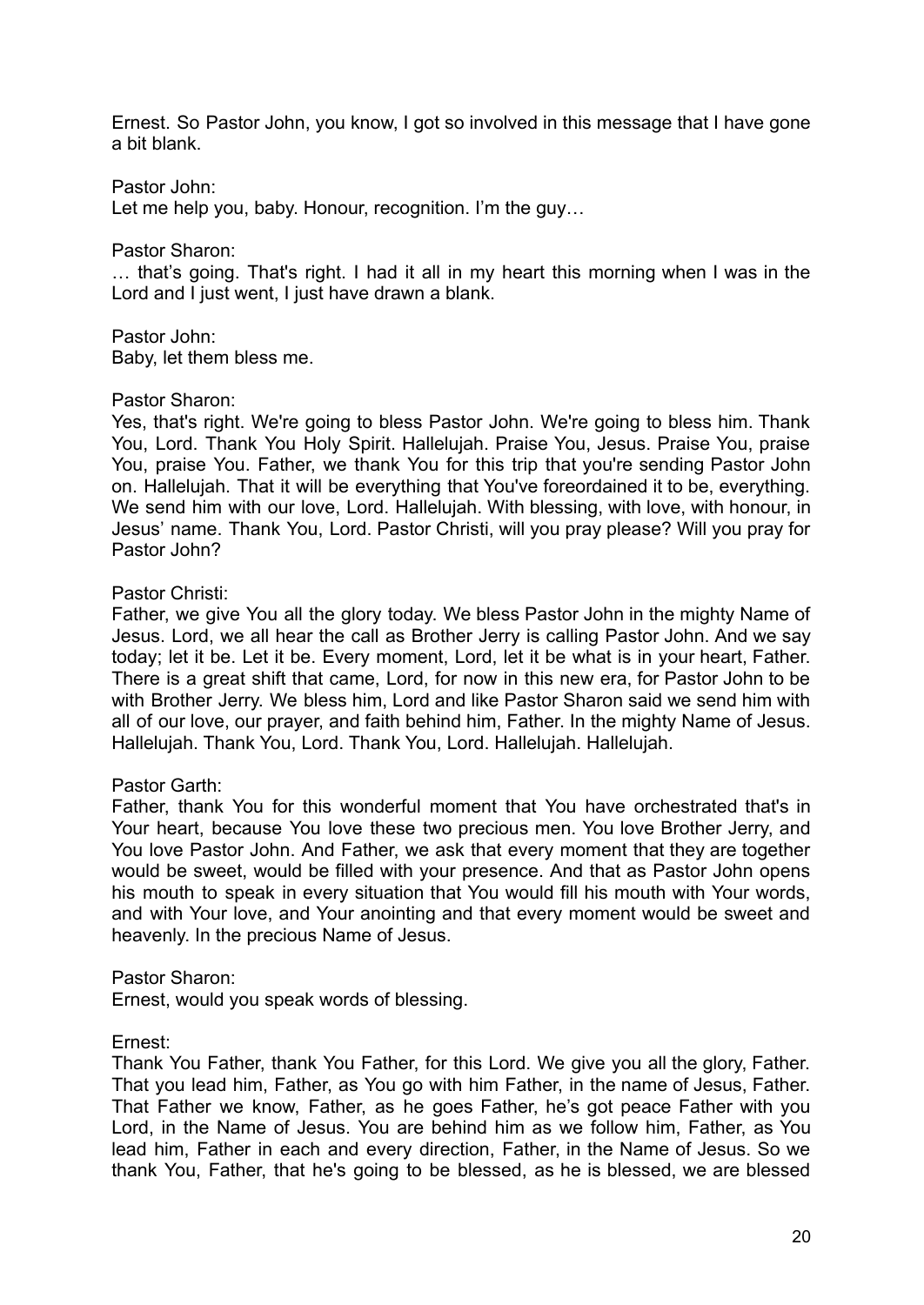too, Father. Each and everyone, Father. Thank You for leading, thank You for giving all the Good News, Father, in the Name of Jesus. And everybody say; Amen.

## Brynn and Miranda:

Thank you, Father, for the great honour that Pastor John has for Brother Jerry. And we recognise there are those in this house that recognise and do see. And we participate and are actively engaged in this honour principle, this law of recognition that is at work by sowing this seed. It goes with him, with Pastor John to Brother Jerry, as a great support and strength to him and for him. And Father, I ask you that you would show Pastor John and Brother Jerry, Your glory. I have those words in my spirit, that You would show him Your glory on this trip. And our strength and our support goes with him in the spirit. There is no time or distance in the spirit, our strength and our support goes with him. Show him Your glory. Show him Your glory on this trip, Heavenly Father, in the Name of Jesus.

## Pastor Sharon:

Thank You, Father. You have something specific in your heart? Just in agreement with Brynn. Hallelujah. Come Christi stand close here. We thank You, Father, we send him with all of our love. You want to all stretch your hands out, those of you that love Pastor John, that recognise him on assignment for all of us, on assignment for the Lord Jesus, on assignment for all of us as a congregation. Father, as a congregation, Lord, we bless Pastor John. We bless him, that this trip will be everything that is in Your heart. We speak Your heart now and we pray Your heart out, Father for Pastor John on this trip. We will be diligent and mindful to lift him up before You, Lord. As often as You put him on our heart, we will lift him up before You in prayer, Lord, and love. Thank You that he's protected, he's directed. He is protected, Lord, and all of what's in Your heart will come to pass. We pray Your heart out Father, for this trip in Jesus' name. Hallelujah. We send him with our love, all of us. We send him with our love, Lord. Hallelujah. We send him with all of our love in Jesus' name. Amen. Amen. We bless all Your people today too, Father. Thank You that they're blessed going out, blessed going into their cars, blessed wherever they go, Father, blessed back to Johannesburg, blessed here in Witbank. Blessed, just blessed. We call Your people blessed in the name of Jesus. Amen.

# Pastor John Bendixen:

I just wanted to remind you that we're having a Bible school graduation here. I think what date is it Pastor Christi? The 20th, 27th? The 20th. This is really significant because some of the senior guys in Ethiopia, we've had a lot of favour, to be chosen as the Bible School of choice for all Protestant Christians in Ethiopia, Pentecostal Christians in Ethiopia, that our Bible School has been chosen as the preferred bible school to be taught in Ethiopia. One of the senior leaders that has probably a 100,000 or more people that are in his congregation, he is coming to receive his doctorate here. So, it's one of the reasons I'm racing back, getting back as quickly as I can, so that I can be here for that. But I do want to say, I understand spiritual order and I understand spiritual protocol. And if my leader says, "I want you to stay an extra week longer," Then whatever is supposed to happen here is going to happen here without me. I'm just putting it out there. I don't know. I don't know. If he calls me for longer, I have to stay longer. Right? It's just the way it works. Hallelujah.